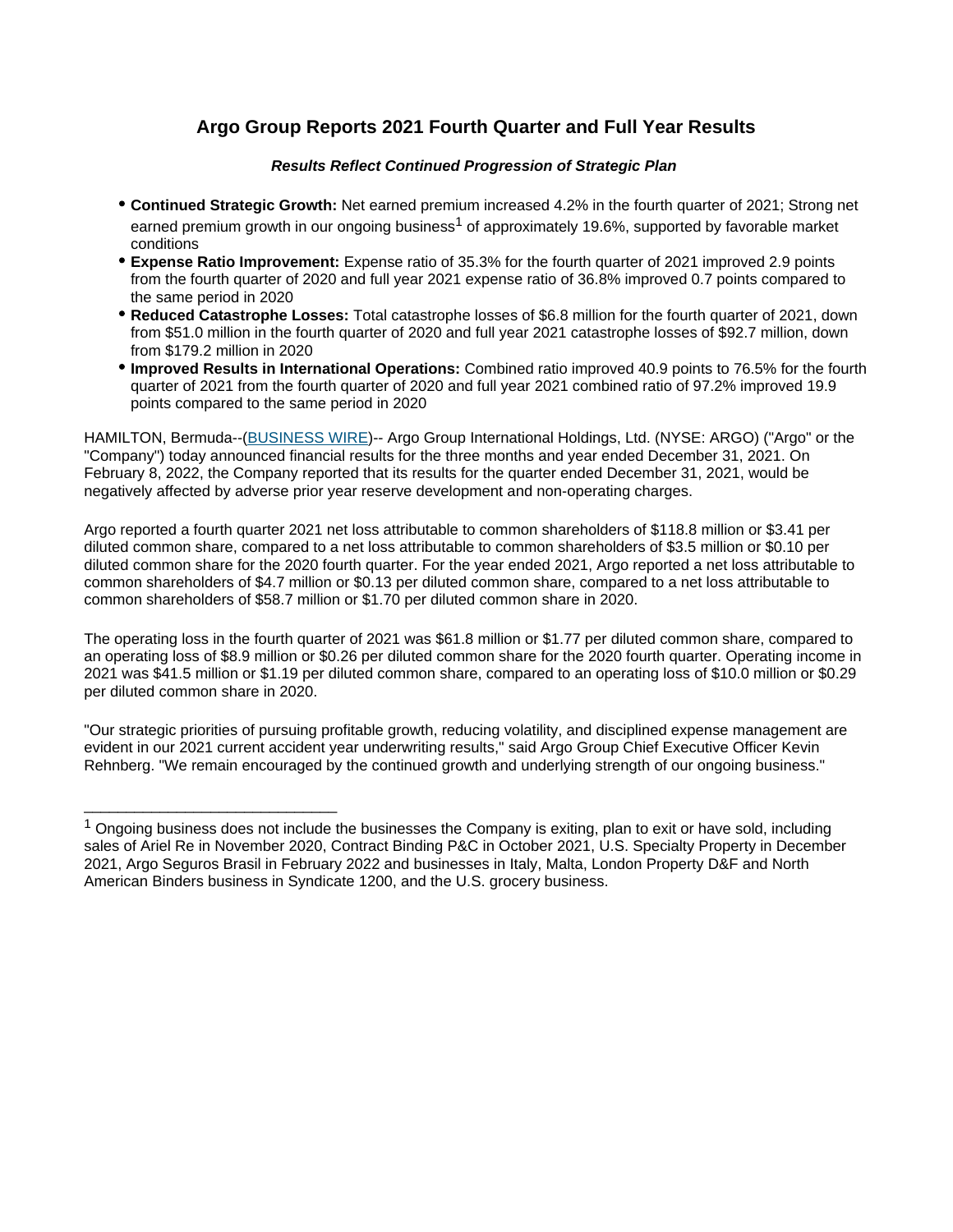# **Fourth Quarter Consolidated Operating Highlights**

| \$ in millions                                           | <b>Ended</b> | <b>Three Months</b> |            | <b>Year Ended</b><br>December 31, |              |            |
|----------------------------------------------------------|--------------|---------------------|------------|-----------------------------------|--------------|------------|
|                                                          |              | December 31,        | Q/Q        |                                   |              | Y/Y        |
| <b>Consolidated</b>                                      | 2021         | 2020                | Change     | 2021                              | 2020         | Change     |
| Gross written premiums                                   | \$733.8      | \$717.6             |            | 2.3% \$3,181.2                    | \$3,233.3    | $-1.6%$    |
| Net written premiums                                     | 479.0        | 439.6               | 9.0%       | 1,977.3                           | 1,810.1      | 9.2%       |
| Earned premiums                                          | 486.2        | 466.6               | 4.2%       | 1,910.1                           | 1,780.5      | 7.3%       |
| Underwriting income (loss)                               | \$(109.0)    | \$ (37.1)           | NM         | \$(106.8)                         | \$<br>(96.0) | NM         |
| Net investment income                                    | 44.4         | 33.7                | 31.8%      | 187.6                             | 112.7        | 66.5%      |
| Net income (loss) attributable to common<br>shareholders | \$(118.8)    | \$<br>(3.5)         | ΝM         | \$<br>(4.7)                       | \$<br>(58.7) | ΝM         |
| Operating income (loss)                                  | \$ (61.8)    | \$<br>(8.9)         | NM         | \$<br>41.5                        | \$<br>(10.0) | ΝM         |
| Loss ratio                                               | 87.1%        | 69.8%               | 17.3 pts   | 68.8%                             | 67.9%        | $0.9$ pts  |
| Acquisition expense ratio                                | 15.1%        | 17.4%               | $-2.3$ pts | 16.6%                             | 16.8%        | $-0.2$ pts |
| General and administrative expense ratio*                | 20.2%        | 20.8%               | $-0.6$ pts | 20.2%                             | 20.7%        | $-0.5$ pts |
| Expense ratio*                                           | 35.3%        | 38.2%               | $-2.9$ pts | 36.8%                             | 37.5%        | $-0.7$ pts |
| Combined ratio                                           | 122.4%       | 108.0%              | 14.4 pts   | 105.6%                            | 105.4%       | $0.2$ pts  |
| CAY ex-CAT loss ratio**                                  | 58.5%        | 58.6%               | $-0.1$ pts | 56.8%                             | 57.4%        | $-0.6$ pts |

\*See footnote 1 in the Consolidated Financial Highlights below.

\*\*See footnote 2 in the Consolidated Financial Highlights below.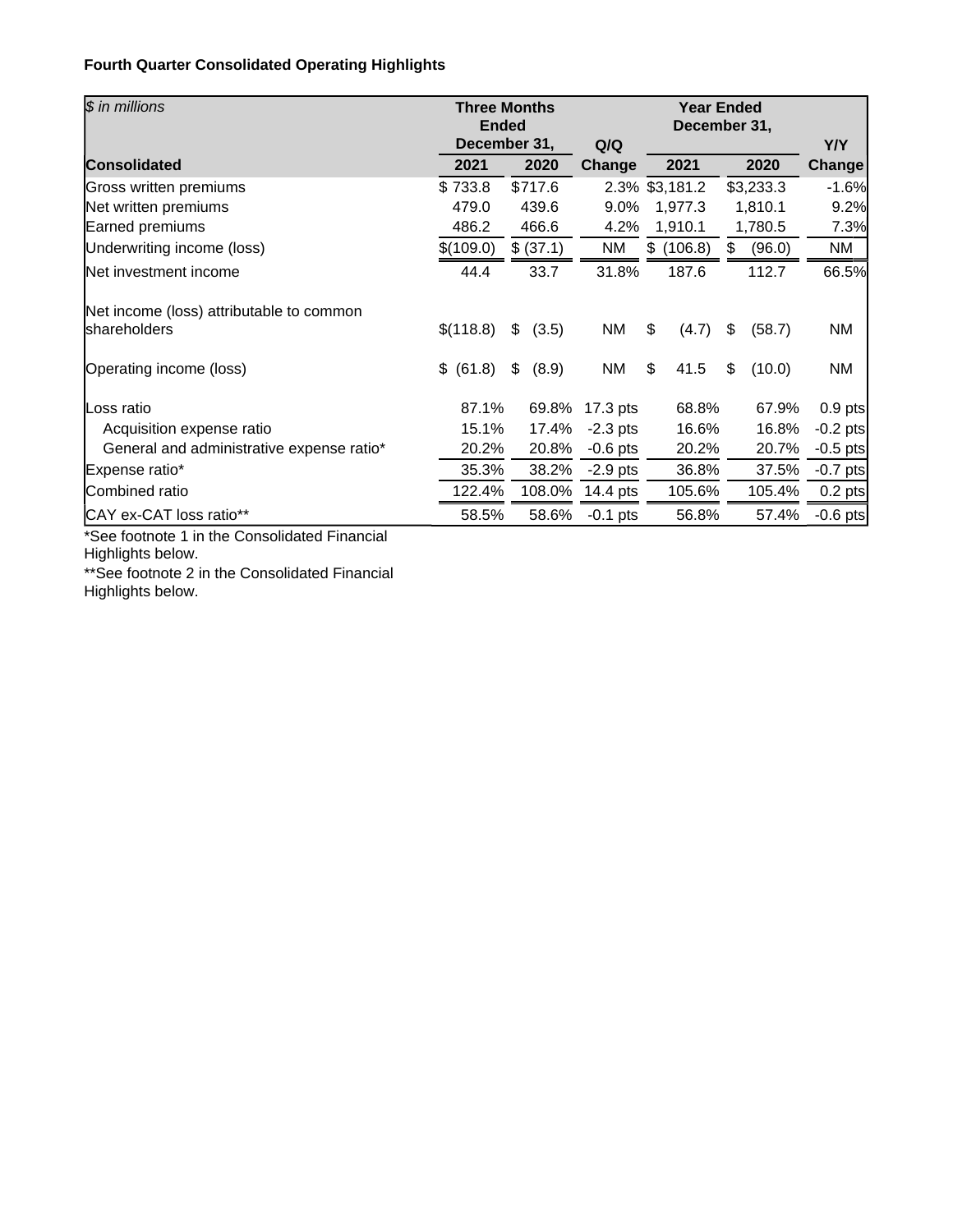- Gross written premium increased 2.3% to \$733.8 million during the fourth quarter of 2021, compared to the fourth quarter of 2020. Gross written premium in our ongoing business grew approximately 11.3% during the fourth quarter of 2021 compared to the fourth quarter of 2020.
- The combined ratio was 122.4% during the fourth quarter of 2021, compared to 108.0% in the fourth quarter of 2020. The increased combined ratio was driven by adverse prior year reserve development, partially offset by lower catastrophe ("CAT") losses and an improved expense ratio.
- Total catastrophe losses in the fourth quarter of 2021 were \$6.8 million or 1.4 points on the loss ratio. Catastrophe losses in the fourth quarter of 2020 were \$51.0 million or 10.9 points on the loss ratio.
- Net adverse prior year reserve development for the 2021 fourth quarter was \$132.3 million, or 27.2 points on the loss ratio. Net adverse prior year reserve development was \$1.6 million in the fourth quarter of 2020. Net adverse prior year reserve development in both the U.S. Operations and Run-off Lines was partially offset by favorable prior year reserve releases in International Operations.
- The Current Accident Year ("CAY") ex-CAT loss ratio was 58.5% in the fourth quarter of 2021 compared to 58.6% in the prior year fourth quarter.
- The expense ratio in the fourth quarter of 2021 was 35.3% and improved 2.9 points from the 2020 fourth quarter. The acquisition expense ratio of 15.1% and general and administrative expense ratio of 20.2% both improved compared to the prior year fourth quarter.
- The CAY ex-CAT combined ratio was 93.8% in the fourth quarter of 2021, compared to 96.8% in the prior year fourth quarter.
- Net investment income was \$44.4 million in the 2021 fourth quarter compared to \$33.7 million in the prior year fourth quarter. Investment income from alternative investments was \$20.7 million in the fourth quarter of 2021. Results for the prior year fourth quarter included gains from alternative investments of \$10.1 million.
- The 2021 fourth quarter included \$0.7 million of pre-tax net realized investment gains, while the prior year fourth quarter included \$20.4 million of pre-tax net realized investment gains. The fourth quarter of 2021 included \$22.8 million of non-operating expenses compared to \$11.3 million in the prior year quarter with the increase due to costs associated with the reduction in the Company's real estate footprint in the UK and the impairment of certain information technology assets. The 2021 fourth quarter included an impairment of goodwill and intangible assets of \$43.2 million related to Argo's Syndicate 1200 business unit.
- Net loss attributable to common shareholders was \$118.8 million or \$3.41 per diluted share for the fourth quarter of 2021 compared to a net loss attributable to common shareholders of \$3.5 million or \$0.10 per diluted share for the 2020 fourth quarter. Annualized return on average common shareholders' equity was (28.5%) in the fourth quarter of 2021 compared to (0.8%) in the prior year fourth quarter.
- Operating loss was \$61.8 million or \$1.77 per diluted share in the fourth quarter of 2021, compared to an operating loss of \$8.9 million or \$0.26 per diluted share in the prior year fourth quarter. Annualized operating return on average common shareholders' equity was (14.8%) in the fourth quarter of 2021 compared to (2.1%) in the prior year fourth quarter.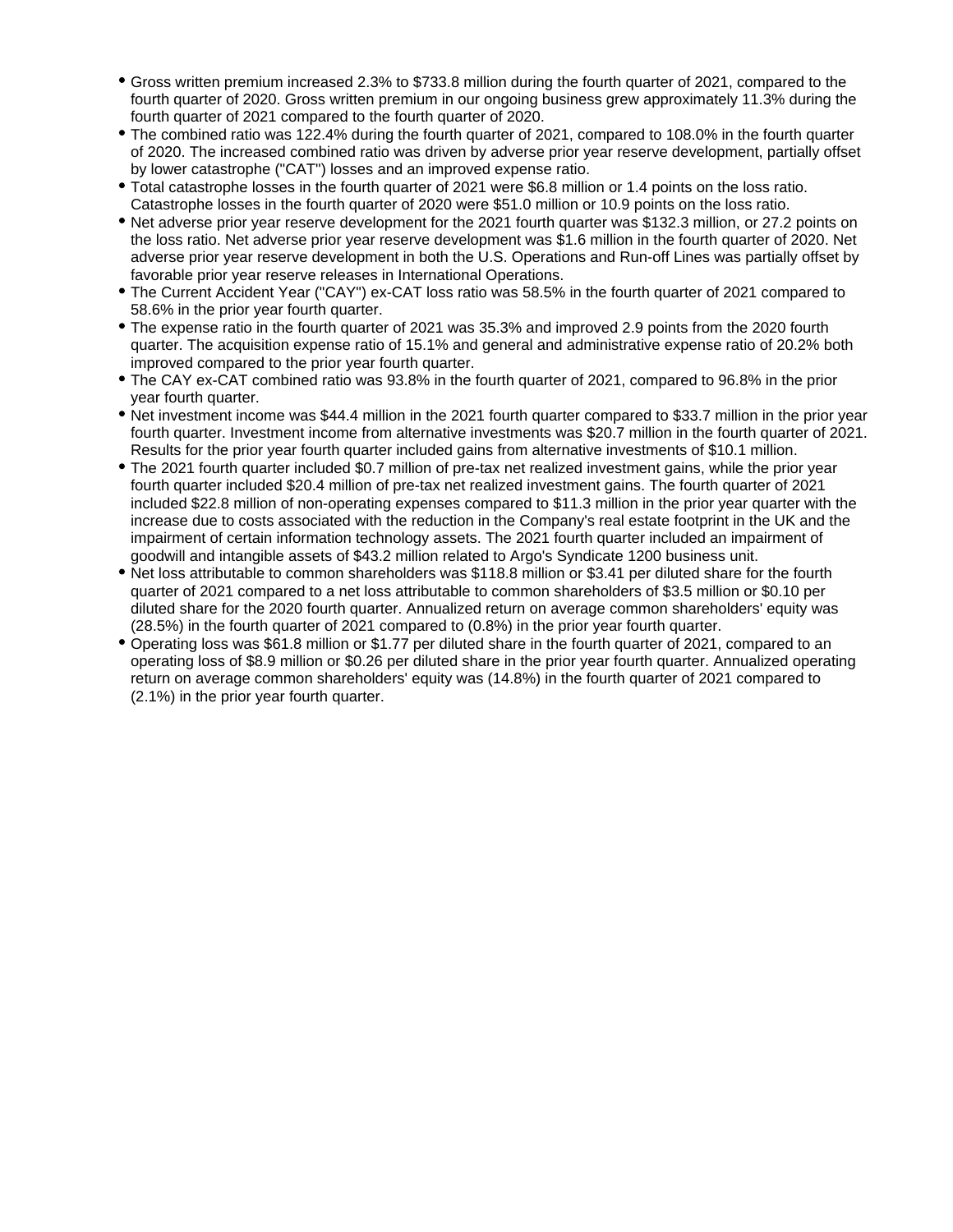#### **Full Year Consolidated Operating Highlights**

- Gross written premium decreased 1.6% to \$3.2 billion in 2021, when compared to 2020. The decrease in gross written premium is primarily attributable to businesses the Company has exited, plans to exit or has sold. In the ongoing business, premiums grew approximately 15.4% during 2021 when compared to 2020.
- Total catastrophe losses in 2021 were \$92.7 million or 4.8 points on the loss ratio. Natural catastrophes accounted for \$80.3 million of losses with \$12.4 million of losses relating to the COVID-19 pandemic. Catastrophe losses in 2020 were \$179.2 million or 10.1 points on the loss ratio and included \$73.2 million related to the COVID-19 pandemic.
- The CAY ex-CAT combined ratio was 93.6% in 2021, an improvement of 1.3 points when compared to the prior year. The improvement in the CAY ex-CAT combined ratio was driven by both an improved expense ratio as well as an improved CAY ex-CAT loss ratio.
- Results for the full year 2021 included \$33.2 million of pre-tax net realized investment gains, while the prior year included \$3.6 million of pre-tax net realized investment losses. The 2021 full year results included \$43.7 million of non-operating expenses compared to \$21.1 million in the prior year with the increase due to costs associated with the reduction in the Company's real estate footprint and the impairment of certain information technology assets. The 2021 full year also included an impairment of goodwill and intangible assets of \$43.2 million related to Argo's Syndicate 1200 business unit.
- Net loss attributable to common shareholders in 2021 was \$4.7 million, or \$0.13 per diluted share, compared to a net loss attributable to common shareholders of \$58.7 million, or \$1.70 per diluted share, in the prior year. Annualized return on average common shareholders' equity was (0.3%) in 2021 compared to (3.4%) in 2020.
- Operating income was \$41.5 million or \$1.19 per diluted share in 2021, compared to an operating loss of \$10.0 million or \$0.29 per diluted share in the prior year. Annualized operating return on average common shareholders' equity was 2.5% in 2021 compared to (0.6%) in the prior year.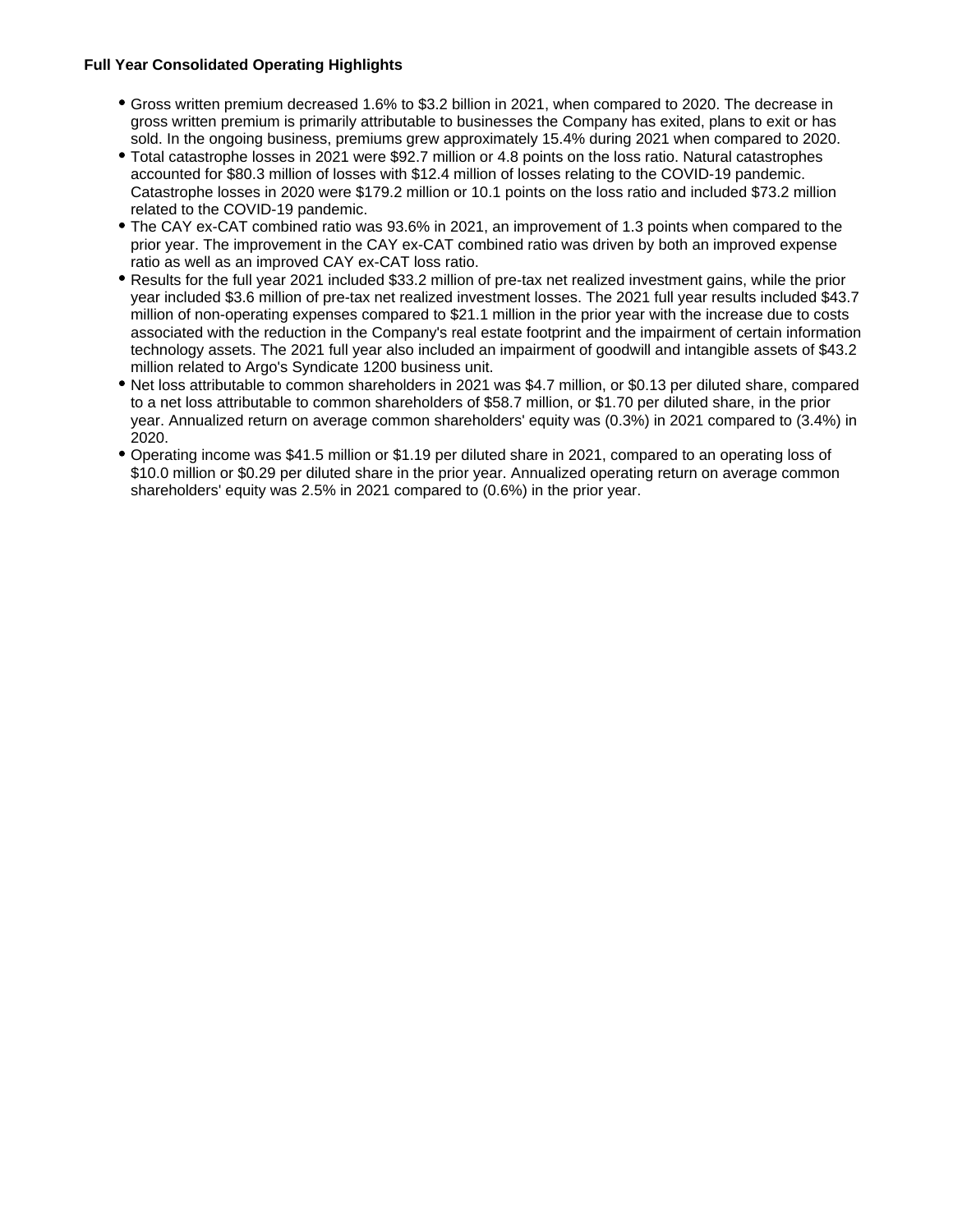## **U.S. Operations:**

| \$ in millions                            | <b>Ended</b> | <b>Three Months</b> |            | <b>Year Ended</b><br>December 31, |           |            |  |  |  |
|-------------------------------------------|--------------|---------------------|------------|-----------------------------------|-----------|------------|--|--|--|
|                                           |              | December 31,        | Q/Q        |                                   |           | Y/Y        |  |  |  |
| <b>U.S. Operations</b>                    | 2021         | 2020                | Change     | 2021                              | 2020      | Change     |  |  |  |
| Gross written premiums                    | \$504.5      | \$495.7             |            | 1.8% \$2,069.4                    | \$1,994.8 | 3.7%       |  |  |  |
| Net written premiums                      | 319.6        | 300.8               | 6.3%       | 1,304.8                           | 1,223.0   | 6.7%       |  |  |  |
| Earned premiums                           | 331.3        | 304.8               | 8.7%       | 1,283.7                           | 1,207.6   | 6.3%       |  |  |  |
| Losses and loss adjustment expenses       | 325.1        | 202.4               | 60.6%      | 908.2                             | 768.7     | 18.1%      |  |  |  |
| Acquisition expenses                      | 48.1         | 45.2                | 6.4%       | 197.7                             | 176.0     | 12.3%      |  |  |  |
| General and administrative expenses       | 53.0         | 54.9                | $-3.5%$    | 221.6                             | 213.7     | 3.7%       |  |  |  |
| Underwriting income (loss)                | \$ (94.9)    | 2.3<br>\$           | NM         | (43.8)<br>S                       | 49.2<br>S | NM         |  |  |  |
| Loss ratio                                | 98.1%        | 66.4%               | 31.7 pts   | 70.7%                             | 63.7%     | 7 pts      |  |  |  |
| Acquisition expense ratio                 | 14.5%        | 14.8%               | $-0.3$ pts | 15.4%                             | 14.6%     | $0.8$ pts  |  |  |  |
| General and administrative expense ratio* | 16.0%        | 18.0%               | $-2.0$ pts | 17.3%                             | 17.6%     | $-0.3$ pts |  |  |  |
| Expense ratio*                            | 30.5%        | 32.8%               | $-2.3$ pts | 32.7%                             | 32.2%     | $0.5$ pts  |  |  |  |
| Combined ratio                            | 128.6%       | 99.2%               | 29.4 pts   | 103.4%                            | 95.9%     | $7.5$ pts  |  |  |  |
| CAY ex-CAT loss ratio**                   | 60.4%        | 60.8%               | $-0.4$ pts | 58.5%                             | 58.9%     | $-0.4$ pts |  |  |  |

\*See footnote 1 in the Segment Data below.

\*\*See footnote 2 in the Segment Data below.

\_\_\_\_\_\_\_\_\_\_\_\_\_\_\_\_\_\_\_\_\_\_\_\_\_\_\_\_\_\_

- In the U.S. Operations, gross written premium increased 1.8% compared to the fourth quarter of 2020. Gross written premium in the U.S. ongoing business<sup>2</sup> grew approximately 12.0% during the fourth quarter of 2021 compared to the fourth quarter of 2020. Rates on average were up in the mid-single digits in the fourth quarter of 2021.
- The loss ratio for the fourth quarter of 2021 was 98.1% compared to 66.4% in the prior year fourth quarter. The increase in the loss ratio was primarily driven by adverse prior year development.
- Net unfavorable prior-year reserve development in the fourth quarter of 2021 was \$121.6 million or 36.7 points on the loss ratio compared to \$2.9 million of unfavorable development or 1.0 point on the loss ratio in the prior year fourth quarter.
- Catastrophe losses were \$3.2 million, or 1.0 point on the loss ratio, in the fourth quarter of 2021 compared to \$13.9 million or 4.6 points on the loss ratio in the prior year fourth quarter.
- The CAY ex-CAT loss ratio was 60.4% in the fourth quarter of 2021 compared to 60.8% in the prior year fourth quarter.
- The acquisition expense ratio for the fourth quarter of 2021 was 14.5%, an improvement of 0.3 points compared to the 2020 fourth quarter.
- The general and administrative expense ratio was 16.0% in the fourth quarter of 2021, an improvement of 2.0 points from the prior year fourth quarter.

 $2$  U.S. ongoing business does not include the businesses the Company has sold, including sales of Contract Binding P&C in October 2021 and U.S. Specialty Property in December 2021, and the exit our grocery and restaurant business.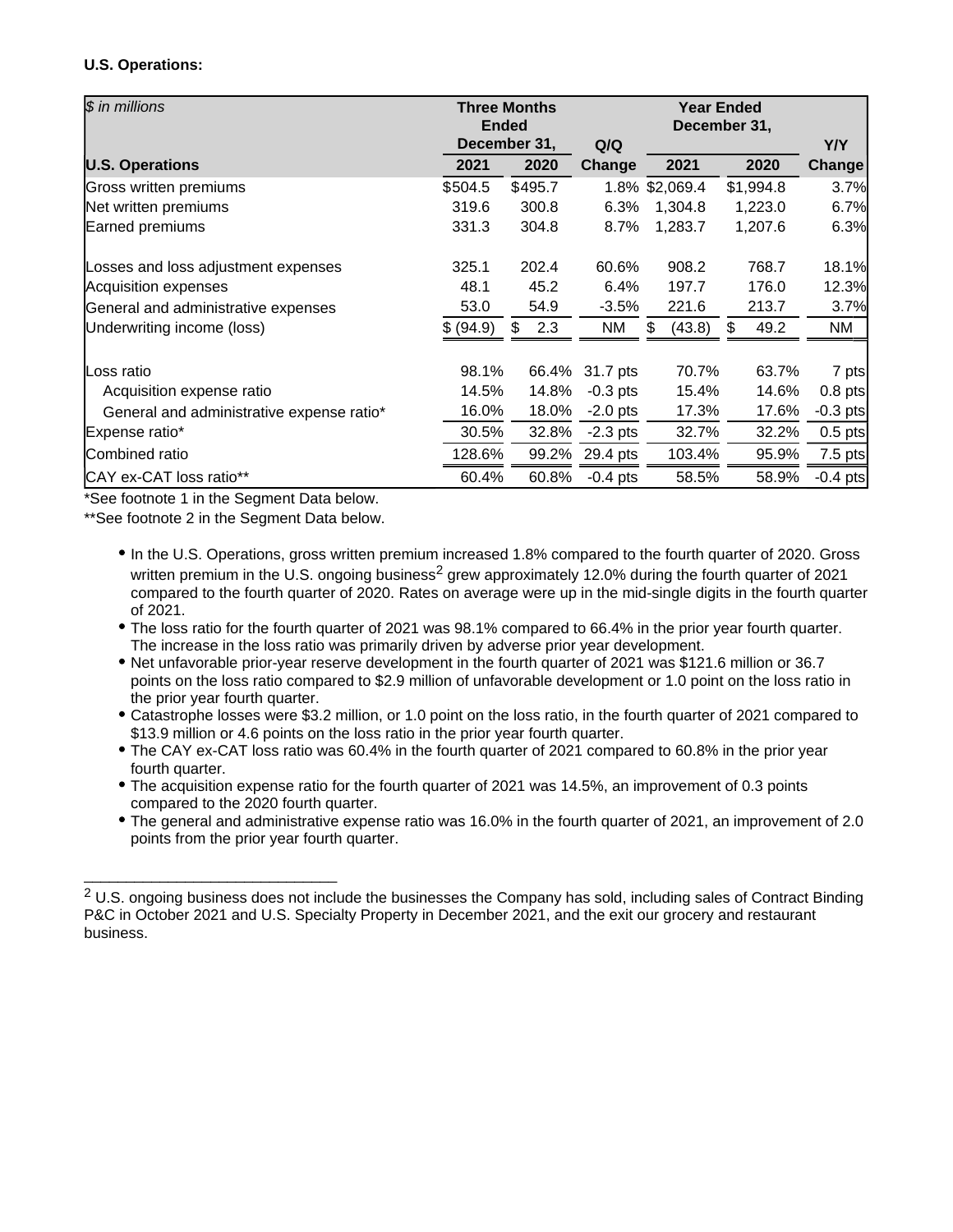#### **International Operations:**

| \$ in millions                            | <b>Ended</b> | <b>Three Months</b> |            |                |             |            |
|-------------------------------------------|--------------|---------------------|------------|----------------|-------------|------------|
|                                           |              | December 31,        | Q/Q        |                |             | Y/Y        |
| <b>International Operations</b>           | 2021         | 2020                | Change     | 2021           | 2020        | Change     |
| Gross written premiums                    | \$229.1      | \$221.8             |            | 3.3% \$1,111.0 | \$1,238.0   | $-10.3%$   |
| Net written premiums                      | 159.2        | 138.7               | 14.8%      | 671.7          | 586.6       | 14.5%      |
| Earned premiums                           | 154.7        | 161.7               | $-4.3%$    | 625.8          | 572.5       | 9.3%       |
| Losses and loss adjustment expenses       | 60.9         | 123.0               | $-50.5%$   | 362.1          | 428.6       | $-15.5%$   |
| Acquisition expenses                      | 25.1         | 35.3                | $-28.9%$   | 119.6          | 121.7       | $-1.7%$    |
| General and administrative expenses       | 32.4         | 31.5                | 2.9%       | 126.7          | 119.9       | 5.7%       |
| Underwriting income (loss)                | \$36.3       | \$ (28.1)           | NM         | \$<br>17.4     | (97.7)<br>S | NM         |
| Loss ratio                                |              |                     | $-36.7$    |                |             |            |
|                                           | 39.4%        | 76.1%               | pts        | 57.9%          | 74.9%       | $-17$ pts  |
| Acquisition expense ratio                 | 16.2%        | 21.8%               | $-5.6$ pts | 19.1%          | 21.3%       | $-2.2$ pts |
| General and administrative expense ratio* | 20.9%        | 19.5%               | $1.4$ pts  | 20.2%          | 20.9%       | $-0.7$ pts |
| Expense Ratio*                            | 37.1%        | 41.3%               | $-4.2$ pts | 39.3%          | 42.2%       | $-2.9$ pts |
| Combined ratio                            |              |                     | $-40.9$    |                |             | $-19.9$    |
|                                           | 76.5%        | 117.4%              | pts        | 97.2%          | 117.1%      | pts        |
| CAY ex-CAT loss ratio**                   | 54.5%        | 54.2%               | $0.3$ pts  | 53.1%          | 54.5%       | $-1.4$ pts |

\*See footnote 3 in the Segment Data below.

\_\_\_\_\_\_\_\_\_\_\_\_\_\_\_\_\_\_\_\_\_\_\_\_\_\_\_\_\_\_

\*\*See footnote 4 in the Segment Data below.

- International Operations gross written premium increased 3.3% in the fourth quarter of 2021 compared to the fourth quarter of 2020. Gross written premium in the International ongoing business<sup>3</sup> increased approximately 9.6% in the fourth quarter of 2021 compared to the fourth quarter of 2020, primarily due to the increased share of Syndicate 1200's capacity. Rates on average were up in the high-single digits in the fourth quarter of 2021.
- Net written premium increased in the fourth quarter of 2021 by 14.8%, compared to the fourth quarter of 2020 with the increase attributable to Syndicate 1200.
- The loss ratio for the fourth quarter of 2021 was 39.4% compared to 76.1% in the prior year fourth quarter. The improvement in the loss ratio is primarily the result of favorable prior year reserve releases and a reduction in catastrophe losses compared to the fourth quarter of 2020.
- Net favorable prior year reserve releases in the fourth quarter of 2021 was \$27.0 million or 17.5 points on the loss ratio, compared to \$1.7 million, or 1.1 points on the loss ratio, in prior year fourth quarter.
- Catastrophe losses were \$3.6 million, or 2.4 points on the loss ratio in the fourth quarter of 2021, primarily attributed to natural catastrophes, and to a lesser extent, losses related to COVID-19. The fourth quarter of 2020 included \$37.1 million, or 23.0 points on the loss ratio.
- The CAY ex-CAT loss ratio was 54.5% in the fourth quarter of 2021 compared to 54.2% in the prior year fourth quarter.
- The acquisition ratio decreased 5.6 points to 16.2% during the fourth quarter of 2021 and is attributable largely to changes in business mix, actions to remove certain high-cost coverholders, and an increase in ceding commissions.
- The general and administrative expense ratio of 20.9% increased 1.4 points in the fourth quarter of 2021 when compared to the prior year fourth quarter.

 $3$  International ongoing business does not include the businesses the Company is exiting, plan to exit or have sold, including sales of Ariel Re in November 2020 and Argo Seguros Brasil in February 2022, the planned exits of businesses in Italy and Malta, and London Property D&F and North American Binders business in Syndicate 1200.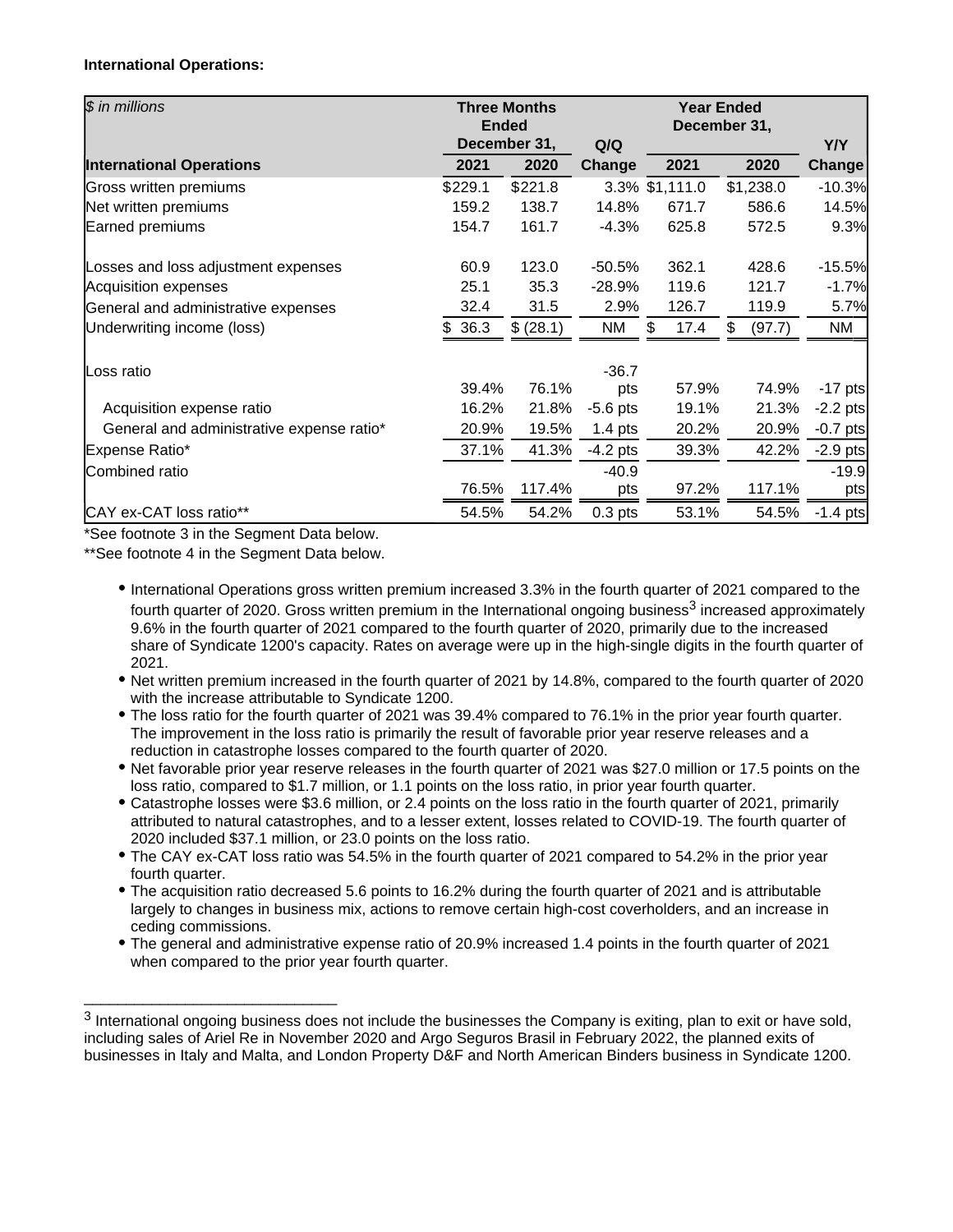#### **Balance Sheet:**

Book value per common share was \$45.60 as of December 31, 2021, compared to \$50.01 on September 30, 2021. Including dividends paid, book value per common share decreased \$4.10 from September 30, 2021 due mainly to the net loss in the 2021 fourth quarter and net unrealized losses on fixed maturity securities. Book value per common share as of December 31, 2020 was \$49.40. Including dividends paid, book value per common share decreased \$2.56 from December 31, 2020 primarily driven by movements in other comprehensive income associated with unrealized losses on available-for-sale investment securities due to rising interest rates.

#### **CONFERENCE CALL**

Argo management will conduct an investor conference call starting at 10 a.m. EST on Wednesday, February 23, 2022. Participants in the U.S. can access the call by dialing (844) 200-6205 (access code 097416). Callers dialing from outside the U.S. can access the call by dialing (929) 526-1599 (access code 097416). Please ask the operator for the Argo earnings call. A live webcast of the conference call can be accessed at <https://events.q4inc.com/attendee/348613512>.

A webcast replay will be available shortly after the live conference call and can be accessed at <https://events.q4inc.com/attendee/348613512>. A telephone replay of the conference call will be available through March 2, 2022, to callers in the U.S. by dialing (866) 813-9403 (access code 314212) and to callers outside the U.S. by dialing +44-204-525-0658 (access code 314212).

#### **ABOUT ARGO GROUP INTERNATIONAL HOLDINGS, LTD.**

Argo Group International Holdings, Ltd. (NYSE: ARGO) is an underwriter of specialty insurance products in the property and casualty market. Argo offers a full line of products and services designed to meet the unique coverage and claims-handling needs of businesses in two primary segments: U.S. Operations and International Operations. Argo and its insurance subsidiaries are rated A-' by Standard and Poor's. Argo's insurance subsidiaries are rated A-' by A.M. Best. More information on Argo and its subsidiaries is available at [www.argogroup.com](http://www.argogroup.com).

#### **FORWARD-LOOKING STATEMENTS**

This press release includes forward-looking statements that reflect our current views with respect to future events and financial performance. Forward-looking statements include all statements that do not relate solely to historical or current facts, and can be identified by the use of words such as "expect," "intend," "plan," "believe," "do not believe," "aim," "project," "anticipate," "seek," "will," "likely," "assume," "estimate," "may," "continue," "guidance," "objective," "remain optimistic," "improve," "progress," "path toward," "outlook," "trends," "future," "could," "would," "should," "target," "on track" and similar expressions of a future or forward-looking nature.

Such statements are subject to certain risks and uncertainties that could cause actual events or results to differ materially. For a more detailed discussion of such risks and uncertainties, see Item 1A, "Risk Factors" in Argo's Annual Report on Form 10-K for the fiscal year ended December 31, 2020 and in other filings with the Securities and Exchange Commission ("SEC"). The inclusion of a forward-looking statement herein should not be regarded as a representation by Argo that Argo's objectives will be achieved. Any forward-looking statements speak only as of the date of this press release. Argo undertakes no obligation to publicly update forward-looking statements, whether as a result of new information, future events or otherwise. You should not place undue reliance on any such statements.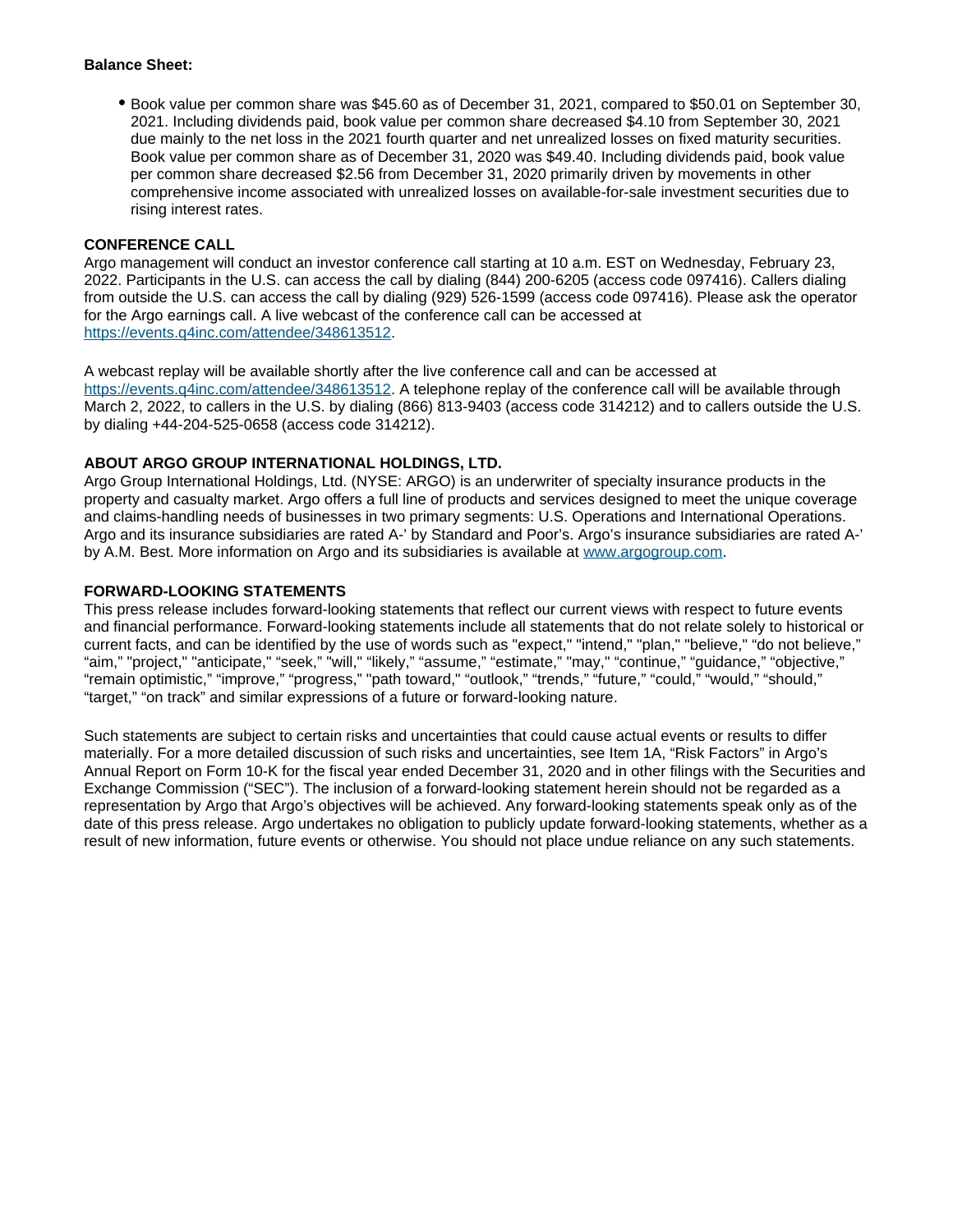#### **NON-GAAP FINANCIAL MEASURES**

In presenting the Company's results, management has included and discussed in this press release certain non-generally accepted accounting principles ("non-GAAP") financial measures within the meaning of Regulation G as promulgated by the SEC. Management believes that these non-GAAP measures, which may be defined differently by other companies, better explain the Company's results of operations in a manner that allows for a more complete understanding of the underlying trends in the Company's business. However, these measures should not be viewed as a substitute for those determined in accordance with generally accepted accounting principles ("U.S. GAAP").

"CAY ex-CAT combined ratio" and the "CAY ex-CAT loss ratio" are internal measures used by the management of the Company to evaluate the performance of its underwriting activity and represents the net amount of underwriting income excluding catastrophe related charges and the impact of changes to prior year loss reserves. Although this measure does not replace the GAAP combined ratio, it provides management with a view of the quality of earnings generated by underwriting activity for the current accident year.

"Operating income (loss)" is an internal performance measure used in the management of the Company's operations and represents operating results after-tax (at an assumed effective tax rate of 15%) and preferred share dividends excluding, as applicable, net realized investment gains or losses, net foreign exchange gain or loss, non- operating expenses, and other similar non-recurring items. The Company excludes net realized investment gains or losses, net foreign exchange gain or loss, non-operating expenses, and other similar non-recurring items from the calculation of operating income because these amounts are influenced by and fluctuate in part, by market conditions that are outside of management's control. In addition to presenting net income determined in accordance with U.S. GAAP, the Company believes that showing operating income enables investors, analysts, rating agencies and other users of the Company's financial information to more easily analyze our results of operations and underlying business performance.

"Annualized operating return on average common shareholders' equity" is calculated using operating income (loss) (as defined above and annualized in the manner described for net income (loss) attributable to common shareholders ("ROACE")) and average common shareholders' equity. In calculating ROACE, the net income attributable to common shareholders for the period is multiplied by the number of periods in a calendar year to arrive at annualized net income available to common shareholders. In addition to presenting ROACE determined in accordance with U.S. GAAP, the Company believes that showing annualized operating return on average common shareholders' equity enables investors, analysts, rating agencies and other users of the Company's financial information to more easily analyze our results of operations and underlying business performance.

"Operating income (loss) per common share (diluted)" is calculated using operating income (as defined above) and the weighted average common shares (diluted) for the current period. In addition to presenting net income (loss) per common share (diluted) in accordance with U.S. GAAP, the Company believes that showing the operating income (loss) per common share (diluted) enables investors, analysts, rating agencies and other users of the Company's financial information to more easily analyze our results of operations and underlying business performance.

"Underwriting income (loss)" is an internal performance measure used in the management of the Company's operations and represents net amount earned from underwriting activities (net premium earned less underwriting expenses and claims incurred). Underwriting income is a financial measure that is commonly recognized as a standard of performance by investors, analysts, rating agencies and other users of its financial information. Although this measure of profit (loss) does not replace net income (loss) computed in accordance with U.S. GAAP as a measure of profitability, management uses this measure of profit (loss) to focus our reporting segments on generating underwriting income.

The "percentage change in book value per common share" includes (by adding) the effects of cash dividends paid per common share to the calculated book value per common share for the current period. This adjusted amount is then compared to the prior period's book value per common share to determine the period over period change. The Company believes that including the dividends paid per common share allows users of its financial statements to more easily identify the impact of the changes in book value per common share from the perspective of investors.

Reconciliations of non-GAAP financial measures to their most directly comparable U.S. GAAP measures are included in the attached tables and footnotes.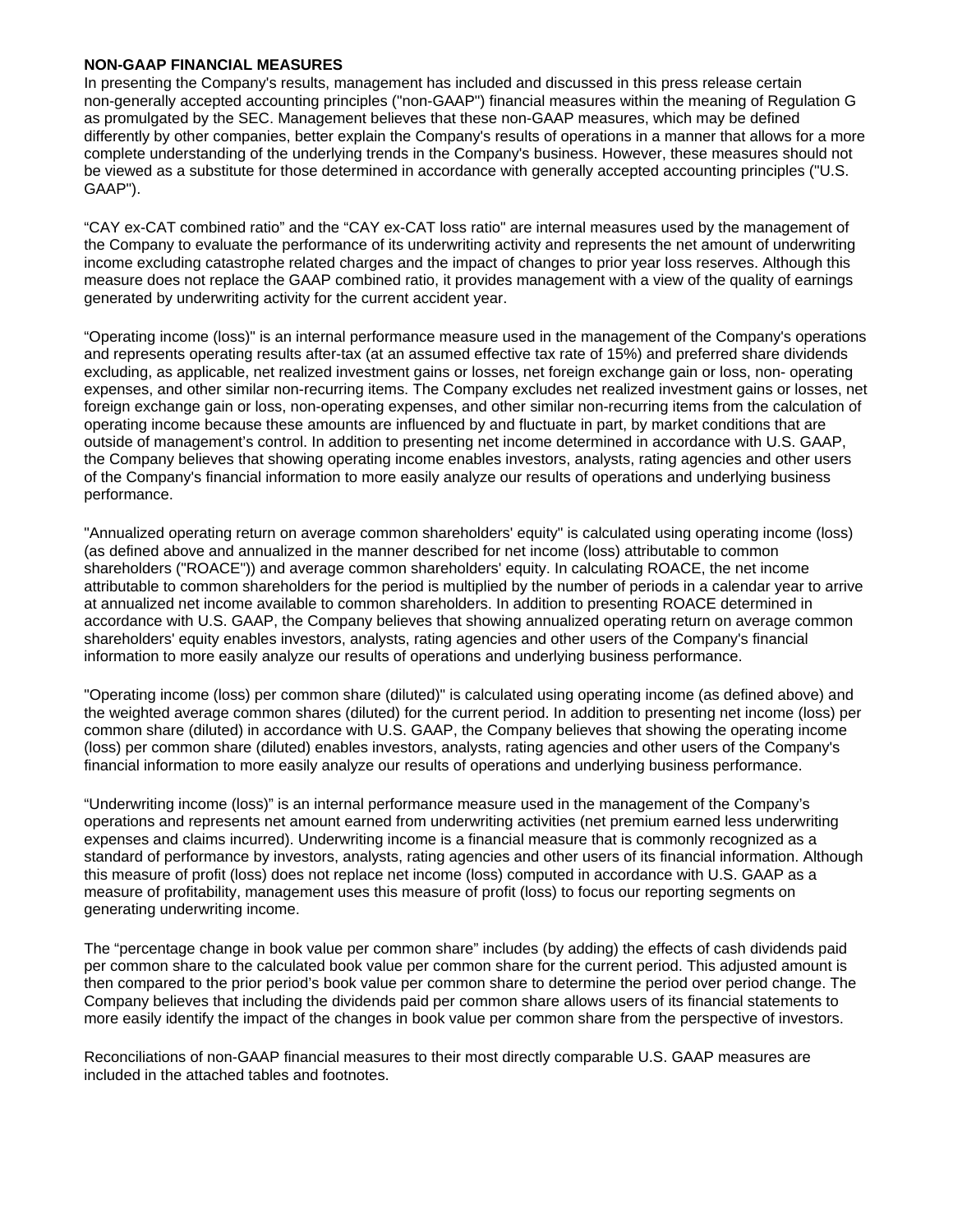(financial tables follow)

## **ARGO GROUP INTERNATIONAL HOLDINGS, LTD. CONSOLIDATED BALANCE SHEETS**

(in millions, except per share amounts)

|                                                  | <b>December</b><br>31,<br>2021 |                         | <b>December</b><br>31,<br>2020 |
|--------------------------------------------------|--------------------------------|-------------------------|--------------------------------|
|                                                  | (unaudited)                    |                         |                                |
| <b>Assets</b>                                    |                                |                         |                                |
| <b>Total investments</b>                         | \$<br>5,322.6                  | \$                      | 5,255.8                        |
| Cash                                             | 146.1                          |                         | 148.8                          |
| Accrued investment income                        | 20.9                           |                         | 21.8                           |
| <b>Receivables</b>                               | 3,615.0                        |                         | 3,688.8                        |
| Goodwill and intangible assets                   | 164.5                          |                         | 207.8                          |
| Deferred acquisition costs, net                  | 168.0                          |                         | 163.6                          |
| Ceded unearned premiums                          | 506.7                          |                         | 575.1                          |
| Other assets                                     | 372.6                          |                         | 404.1                          |
| <b>Total assets</b>                              | \$<br>10,316.4                 | \$                      | 10,465.8                       |
|                                                  |                                |                         |                                |
| <b>Liabilities and Shareholders' Equity</b>      |                                |                         |                                |
| Reserves for losses and loss adjustment expenses | \$<br>5,595.0                  | $\mathfrak{L}$          | 5,406.0                        |
| Unearned premiums                                | 1,466.8                        |                         | 1,464.8                        |
| Ceded reinsurance payable, net                   | 724.4                          |                         | 950.4                          |
| Senior unsecured fixed rate notes                | 140.3                          |                         | 140.2                          |
| Other indebtedness                               | 57.0                           |                         | 60.7                           |
| Junior subordinated debentures                   | 258.2                          |                         | 257.8                          |
| <b>Other liabilities</b>                         | 340.3                          |                         | 328.1                          |
| <b>Total liabilities</b>                         | 8,582.0                        |                         | 8,608.0                        |
|                                                  |                                |                         |                                |
| <b>Preferred shares</b>                          | 144.0                          |                         | 144.0                          |
| Common shareholders' equity                      | 1,590.4                        |                         | 1,713.8                        |
| Total shareholders' equity                       | 1,734.4                        |                         | 1,857.8                        |
| Total liabilities and shareholders' equity       | \$<br>10,316.4                 | $\sqrt[6]{\frac{1}{2}}$ | 10,465.8                       |
|                                                  |                                |                         |                                |
| Book value per common share                      | \$<br>45.60                    | \$                      | 49.40                          |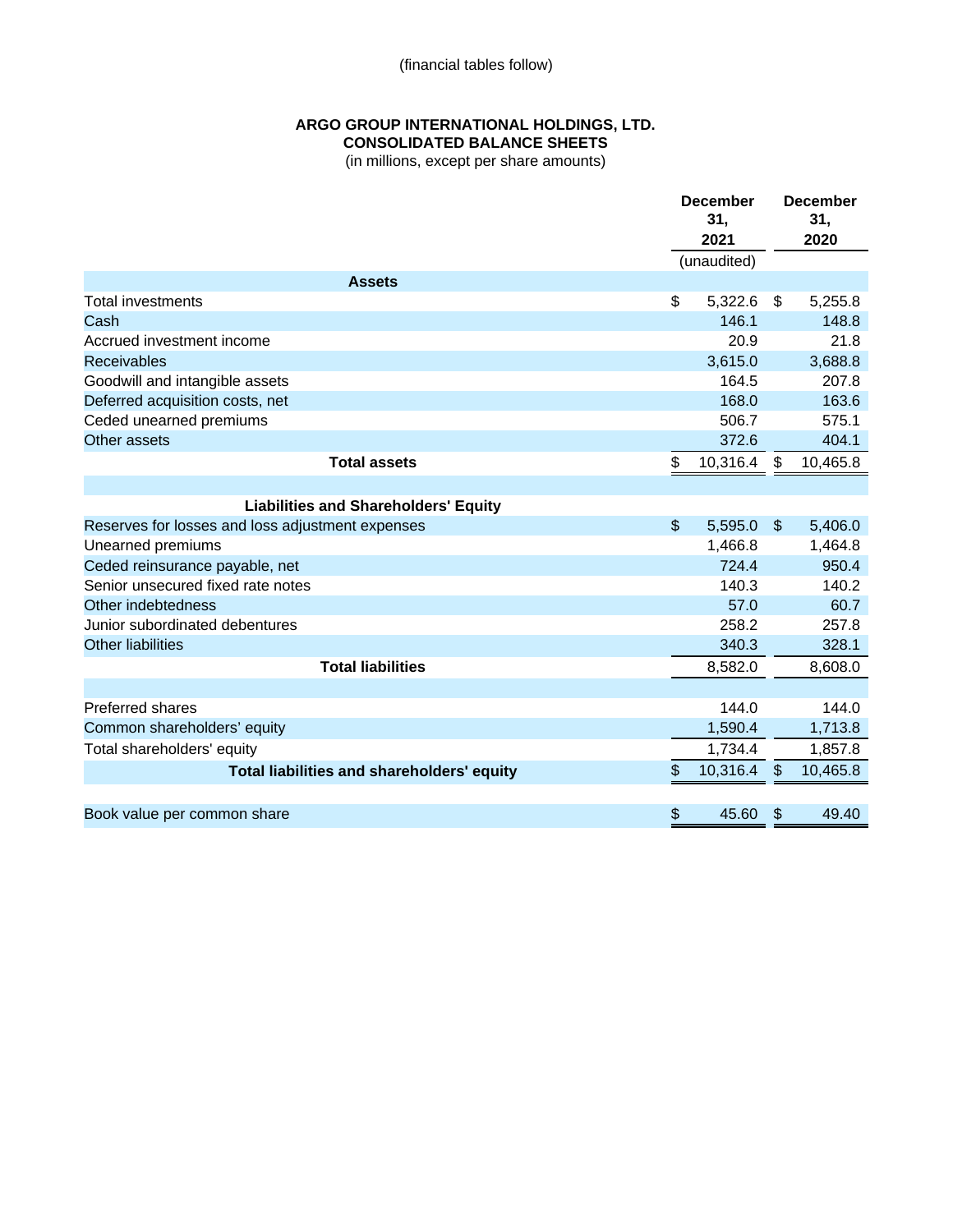## **CONSOLIDATED FINANCIAL HIGHLIGHTS**

(in millions, except per share amounts) (unaudited)

|                                                                       |                | <b>Three Months Ended</b> |               |        |                       | <b>Year Ended</b> |                   |         |  |  |  |
|-----------------------------------------------------------------------|----------------|---------------------------|---------------|--------|-----------------------|-------------------|-------------------|---------|--|--|--|
|                                                                       | December 31,   |                           |               |        |                       | December 31,      |                   |         |  |  |  |
|                                                                       |                | 2021                      |               | 2020   |                       | 2021              |                   | 2020    |  |  |  |
| Gross written premiums                                                | $\mathfrak{S}$ | 733.8                     | $\frac{1}{2}$ | 717.6  | $\frac{1}{2}$         | 3,181.2           | $\frac{1}{2}$     | 3,233.3 |  |  |  |
| Net written premiums                                                  |                | 479.0                     |               | 439.6  |                       | 1,977.3           |                   | 1,810.1 |  |  |  |
|                                                                       |                |                           |               |        |                       |                   |                   |         |  |  |  |
| Earned premiums                                                       |                | 486.2                     |               | 466.6  |                       | 1,910.1           |                   | 1,780.5 |  |  |  |
| Net investment income                                                 |                | 44.4                      |               | 33.7   |                       | 187.6             |                   | 112.7   |  |  |  |
| Net realized investment gains (losses):                               |                |                           |               |        |                       |                   |                   |         |  |  |  |
| Net realized investment gains (losses)                                |                | 69.2                      |               | (6.7)  |                       | 72.4              |                   | 26.0    |  |  |  |
| Change in fair value recognized                                       |                | (70.6)                    |               | 24.0   |                       | (39.8)            |                   | 10.3    |  |  |  |
| Change in allowance for credit losses on fixed<br>maturity securities |                | 2.1                       |               | 3.1    |                       | 0.6               |                   | (39.9)  |  |  |  |
| Net realized investment gains (losses)                                |                | 0.7                       |               | 20.4   |                       | 33.2              |                   | (3.6)   |  |  |  |
| <b>Total revenue</b>                                                  |                | 531.3                     |               | 520.7  |                       | 2,130.9           |                   | 1,889.6 |  |  |  |
|                                                                       |                |                           |               |        |                       |                   |                   |         |  |  |  |
| Losses and loss adjustment expenses                                   |                | 423.7                     |               | 325.8  |                       | 1,314.6           |                   | 1,208.8 |  |  |  |
| <b>Acquisition expenses</b>                                           |                | 73.5                      |               | 81.2   |                       | 317.8             |                   | 298.4   |  |  |  |
| General and administrative expenses                                   |                | 98.0                      |               | 96.7   |                       | 384.5             |                   | 369.3   |  |  |  |
| Non-operating expenses                                                |                | 22.8                      |               | 11.3   |                       | 43.7              |                   | 21.1    |  |  |  |
| Interest expense                                                      |                | 5.3                       |               | 5.2    |                       | 21.6              |                   | 26.9    |  |  |  |
| Fee and other (income) expense, net                                   |                | (0.2)                     |               | (1.2)  |                       | (2.0)             |                   | (3.9)   |  |  |  |
| Foreign currency exchange (gains) losses                              |                | (2.8)                     |               | 1.8    |                       | 1.6               |                   | 15.4    |  |  |  |
| Impairment of goodwill and intangibles                                |                | 43.2                      |               |        |                       | 43.2              |                   |         |  |  |  |
| <b>Total expenses</b>                                                 |                | 663.5                     |               | 520.8  |                       | 2,125.0           |                   | 1,936.0 |  |  |  |
|                                                                       |                |                           |               |        |                       |                   |                   |         |  |  |  |
| Income (loss) before income taxes                                     |                | (132.2)                   |               | (0.1)  |                       | 5.9               |                   | (46.4)  |  |  |  |
| Income tax provision (benefit)                                        |                | (16.0)                    |               | 0.8    |                       | 0.1               |                   | 7.7     |  |  |  |
| Net income (loss)                                                     | \$             | (116.2)                   | $\frac{1}{2}$ | (0.9)  | $\boldsymbol{\theta}$ | 5.8               | $\boldsymbol{\$}$ | (54.1)  |  |  |  |
| Dividends on preferred shares                                         |                | 2.6                       |               | 2.6    |                       | 10.5              |                   | 4.6     |  |  |  |
| Net income (loss) attributable to common                              |                |                           |               |        |                       |                   |                   |         |  |  |  |
| shareholders                                                          | \$             | (118.8)                   | \$            | (3.5)  | \$                    | (4.7)             | \$                | (58.7)  |  |  |  |
|                                                                       |                |                           |               |        |                       |                   |                   |         |  |  |  |
| Net income (loss) per common share (basic)                            | $\frac{1}{2}$  | (3.41)                    | \$            | (0.10) | \$                    | (0.13)            | \$                | (1.70)  |  |  |  |
| Net income (loss) per common share (diluted)                          | ደ              | (3.41)                    | \$            | (0.10) | ደ                     | (0.13)            | ፍ                 | (1.70)  |  |  |  |
|                                                                       |                |                           |               |        |                       |                   |                   |         |  |  |  |
| Weighted average common shares:                                       |                |                           |               |        |                       |                   |                   |         |  |  |  |
| <b>Basic</b>                                                          |                | 34.9                      |               | 34.7   |                       | 34.8              |                   | 34.6    |  |  |  |
| <b>Diluted</b>                                                        |                | 34.9                      |               | 34.7   |                       | 34.8              |                   | 34.6    |  |  |  |
|                                                                       |                |                           |               |        |                       |                   |                   |         |  |  |  |
| Loss ratio                                                            |                | 87.1%                     |               | 69.8%  |                       | 68.8%             |                   | 67.9%   |  |  |  |
| Acquisition expense ratio                                             |                | 15.1%                     |               | 17.4%  |                       | 16.6%             |                   | 16.8%   |  |  |  |
| General and administrative expense ratio <sup>1</sup>                 |                | 20.2%                     |               | 20.8%  |                       | 20.2%             |                   | 20.7%   |  |  |  |
| Expense ratio <sup>1</sup>                                            |                | 35.3%                     |               | 38.2%  |                       | 36.8%             |                   | 37.5%   |  |  |  |
| GAAP combined ratio                                                   |                | 122.4%                    |               | 108.0% |                       | 105.6%            |                   | 105.4%  |  |  |  |
| CAY ex-CAT combined ratio <sup>2</sup>                                |                | 93.8%                     |               | 96.8%  |                       | 93.6%             |                   | 94.9%   |  |  |  |
|                                                                       |                |                           |               |        |                       |                   |                   |         |  |  |  |

 $1$  The Company's calculations of these expense ratios have been modified to reflect the Company's updated accounting practices impacting the classification of non-operating expenses. The adjusted calculations have been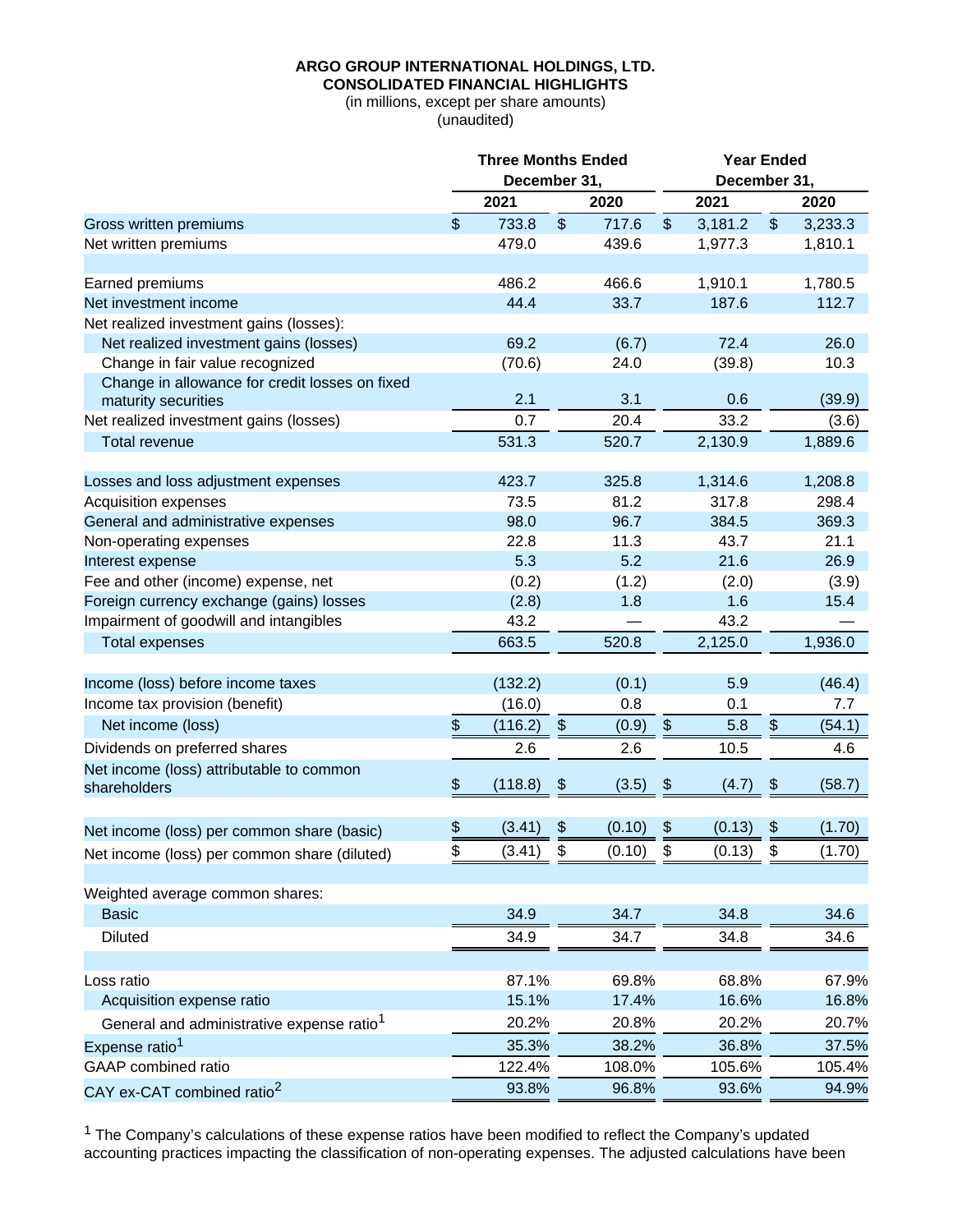applied to all periods presented. For the three months ended December 31, 2020 and the year ended December 31, 2020, General and Administrative Expense Ratio and the Expense Ratio decreased from the previously reported ratios by 160 basis points and 70 basis points, respectively, to reflect these updates.

 $2$  The Company's calculation of CAY ex-CAT loss ratio has been modified to reflect the Company's updated definition of this ratio which no longer includes an adjustment for reinstatement premiums. The adjusted calculation has been applied to all periods presented. For the three months ended December 31, 2020 and the year ended December 31, 2020 CAY ex-CAT combined ratio increased from the previously reported ratio by 20 basis points and 20 basis points, respectively, to reflect this update.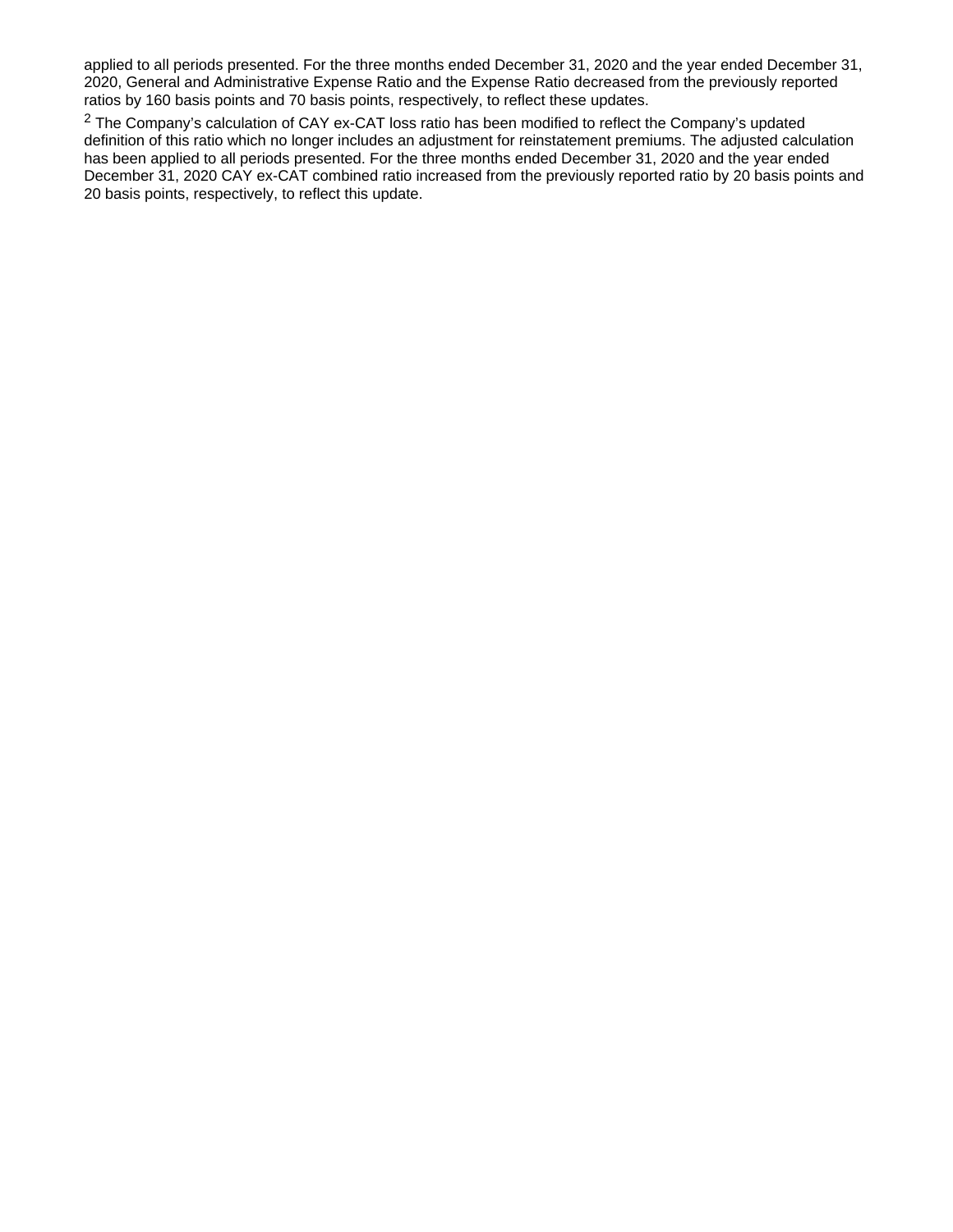#### **SEGMENT DATA**

(in millions) (unaudited)

|                                                       | <b>Three Months Ended</b><br>December 31, |                |    |                |    | Year ended<br>December 31, |                           |                |  |
|-------------------------------------------------------|-------------------------------------------|----------------|----|----------------|----|----------------------------|---------------------------|----------------|--|
|                                                       |                                           | 2021           |    | 2020           |    | 2021                       |                           | 2020           |  |
| <b>U.S. Operations</b>                                |                                           |                |    |                |    |                            |                           |                |  |
| Gross written premiums                                | \$                                        | 504.5          | \$ | 495.7          | \$ | 2,069.4                    | $\boldsymbol{\mathsf{S}}$ | 1,994.8        |  |
| Net written premiums                                  |                                           | 319.6          |    | 300.8          |    | 1,304.8                    |                           | 1,223.0        |  |
| Earned premiums                                       |                                           | 331.3          |    | 304.8          |    | 1,283.7                    |                           | 1,207.6        |  |
| Underwriting income (loss)                            |                                           | (94.9)         |    | 2.3            |    | (43.8)                     |                           | 49.2           |  |
| Net investment income                                 |                                           | 27.7           |    | 24.2           |    | 119.4                      |                           | 80.3           |  |
| Interest expense                                      |                                           | (3.5)          |    | (3.1)          |    | (14.1)                     |                           | (16.2)         |  |
| Fee income (expense), net                             |                                           | 0.2            |    | 0.3            |    | (0.4)                      |                           | (0.2)          |  |
| Operating income (loss) before taxes                  | \$                                        | (70.5)         | \$ | 23.7           | \$ | 61.1                       | \$                        | 113.1          |  |
|                                                       |                                           |                |    |                |    |                            |                           |                |  |
| Loss ratio                                            |                                           | 98.1%          |    | 66.4%          |    | 70.7%                      |                           | 63.7%          |  |
| Acquisition expense ratio                             |                                           | 14.5%          |    | 14.8%          |    | 15.4%                      |                           | 14.6%          |  |
| General and administrative expense ratio <sup>1</sup> |                                           | 16.0%          |    | 18.0%          |    | 17.3%                      |                           | 17.6%          |  |
| Expense Ratio <sup>1</sup>                            |                                           | 30.5%          |    | 32.8%          |    | 32.7%                      |                           | 32.2%          |  |
| GAAP combined ratio                                   |                                           | 128.6%         |    | 99.2%          |    | 103.4%                     |                           | 95.9%          |  |
| CAY ex-CAT combined ratio <sup>2</sup>                |                                           | 90.9%          |    | 93.6%          |    | 91.2%                      |                           | 91.1%          |  |
|                                                       |                                           |                |    |                |    |                            |                           |                |  |
| <b>International Operations</b>                       |                                           |                |    |                |    |                            |                           |                |  |
| Gross written premiums                                | \$                                        | 229.1          | \$ | 221.8          | \$ | 1,111.0                    | \$                        | 1,238.0        |  |
| Net written premiums<br>Earned premiums               |                                           | 159.2<br>154.7 |    | 138.7<br>161.7 |    | 671.7<br>625.8             |                           | 586.6<br>572.5 |  |
|                                                       |                                           |                |    |                |    |                            |                           |                |  |
| Underwriting income (loss)                            |                                           | 36.3           |    | (28.1)         |    | 17.4                       |                           | (97.7)         |  |
| Net investment income                                 |                                           | 12.4           |    | 7.7            |    | 50.6                       |                           | 26.7           |  |
| Interest expense                                      |                                           | (1.4)          |    | (1.5)          |    | (5.6)                      |                           | (7.7)          |  |
| Fee income (expense), net                             |                                           | 0.2            |    | 0.9            |    | 1.7                        |                           | 3.4            |  |
| Operating income (loss) before taxes                  | \$                                        | 47.5           | \$ | (21.0)         | \$ | 64.1                       | \$                        | (75.3)         |  |
|                                                       |                                           |                |    |                |    |                            |                           |                |  |
| Loss ratio                                            |                                           | 39.4%<br>16.2% |    | 76.1%<br>21.8% |    | 57.9%<br>19.1%             |                           | 74.9%<br>21.3% |  |
| Acquisition expense ratio                             |                                           |                |    |                |    |                            |                           |                |  |
| General and administrative expense ratio <sup>3</sup> |                                           | 20.9%          |    | 19.5%          |    | 20.2%                      |                           | 20.9%          |  |
| Expense Ratio <sup>3</sup>                            |                                           | 37.1%          |    | 41.3%          |    | 39.3%                      |                           | 42.2%          |  |
| <b>GAAP</b> combined ratio                            |                                           | 76.5%          |    | 117.4%         |    | 97.2%                      |                           | 117.1%         |  |
| CAY ex-CAT combined ratio <sup>4</sup>                |                                           | 91.6%          |    | 95.5%          |    | 92.4%                      |                           | 96.7%          |  |

 $<sup>1</sup>$  The Company's calculations of these expense ratios have been modified to reflect the Company's updated</sup> accounting practices impacting the classification of non-operating expenses. The adjusted calculations have been applied to all periods presented. For the three months ended December 31, 2020 and the year ended December 31, 2020, General and Administrative Expense Ratio and the Expense Ratio decreased from the previously reported ratios by 10 basis points and 20 basis points, respectively, to reflect these updates.

<sup>2</sup> For the three months ended December 31, 2020 and the year ended December 31, 2020 CAY ex-CAT loss ratio increased from the previously reported ratio by 50 basis points and 40 basis points, respectively, to reflect the update described in footnote 2 to the Consolidated Financial Highlights above.

 $3$  The Company's calculations of these expense ratios have been modified to reflect the Company's updated accounting practices impacting the classification of non-operating expenses. The adjusted calculations have been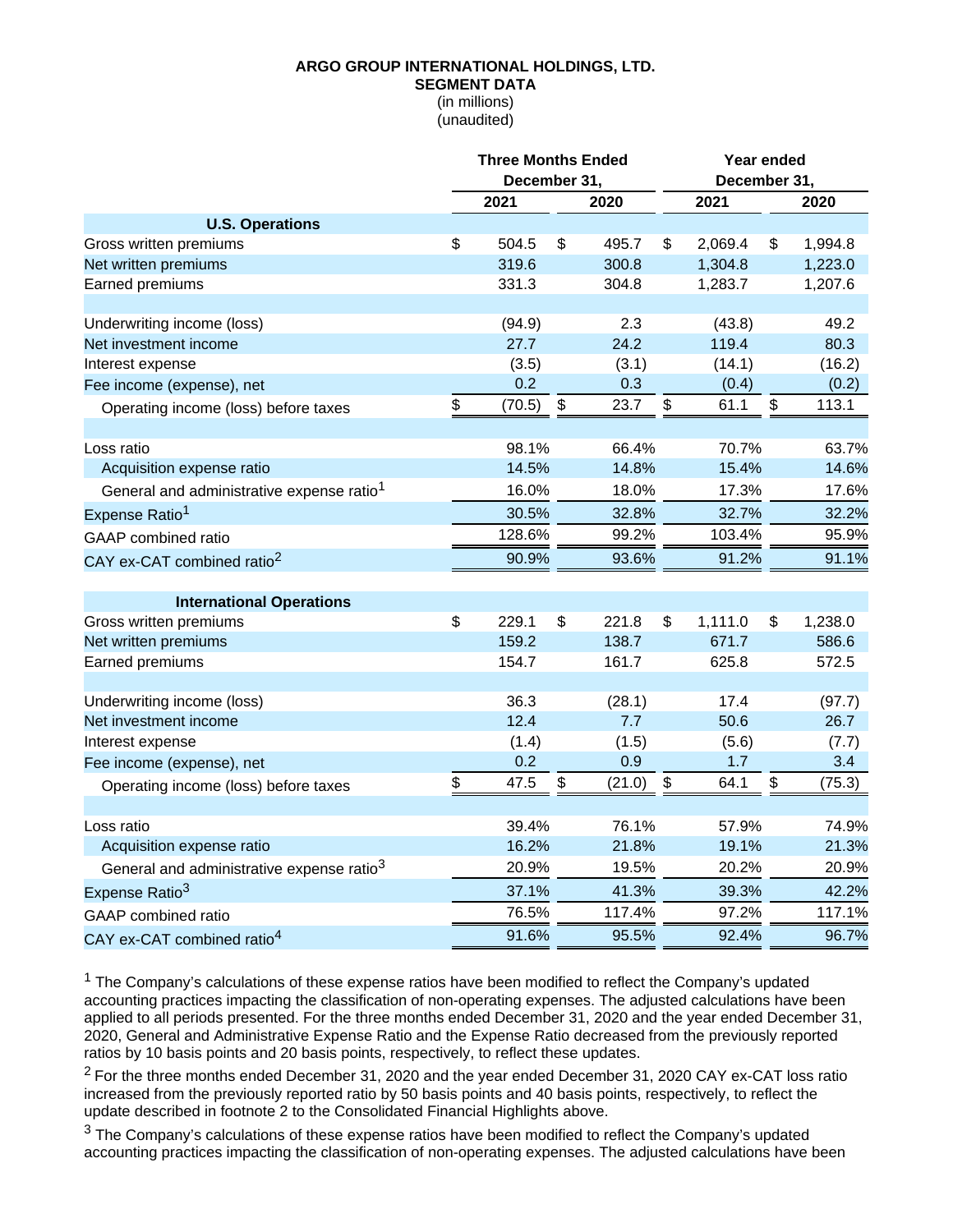applied to all periods presented. For the three months ended December 31, 2020 and the year ended December 31, 2020, General and Administrative Expense Ratio and the Expense Ratio decreased from the previously reported ratios by 410 basis points and 120 basis points, respectively, to reflect these updates.

<sup>4</sup> For the three months ended December 31, 2020 and the year ended December 31, 2020 CAY ex-CAT loss ratio increased/(decrease) from the previously reported ratio by (50) basis points and 20 basis points, respectively, to reflect the update described in footnote 2 to the Consolidated Financial Highlights above.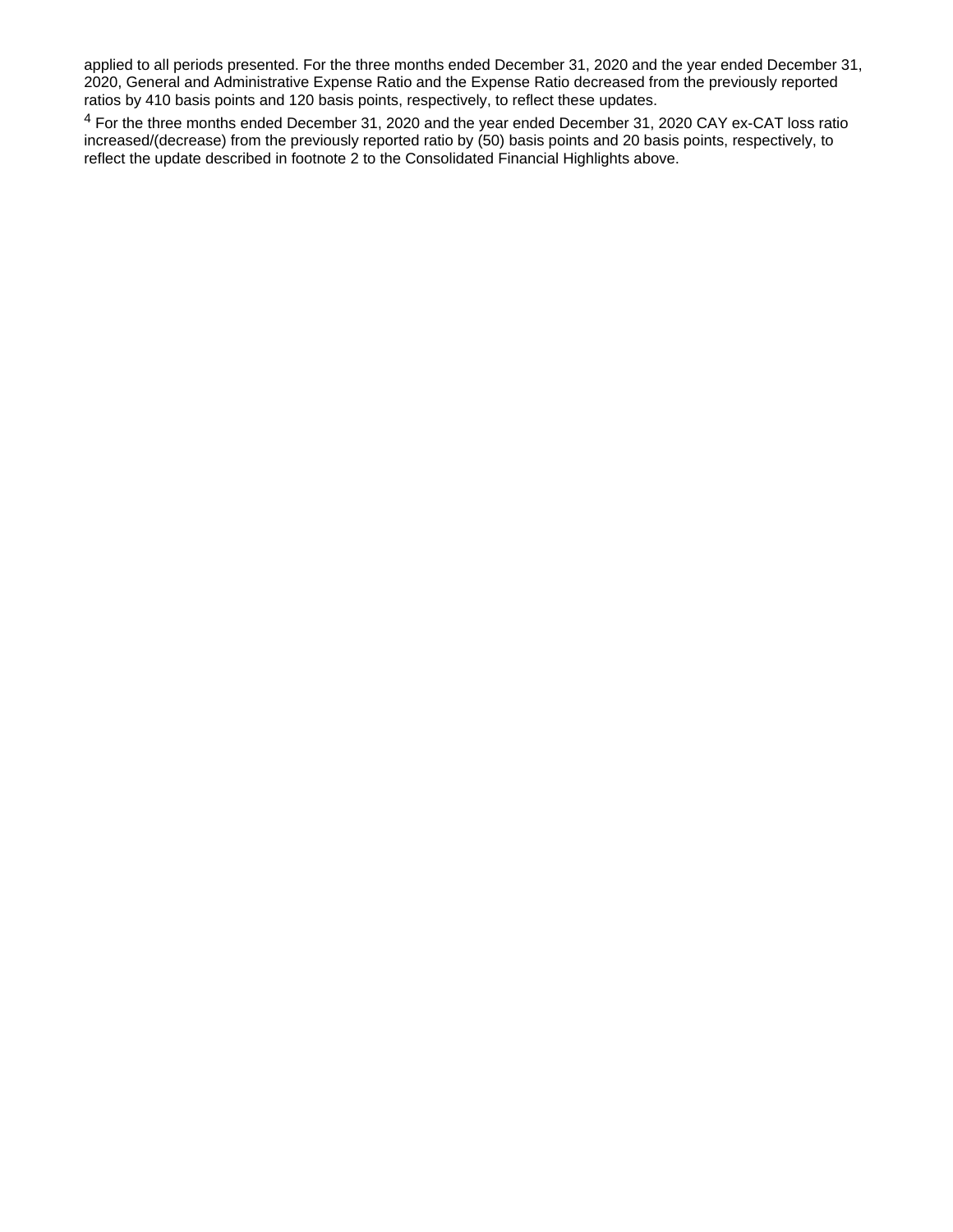# **ARGO GROUP INTERNATIONAL HOLDINGS, LTD. RECONCILIATION OF LOSS RATIOS**

(unaudited)

|                                              | <b>Three Months Ended</b> | <b>Year Ended</b> |              |            |  |
|----------------------------------------------|---------------------------|-------------------|--------------|------------|--|
|                                              | December 31,              |                   | December 31, |            |  |
|                                              | 2021                      | 2020              | 2021         | 2020       |  |
| <b>U.S. Operations</b>                       |                           |                   |              |            |  |
| Loss ratio                                   | 98.1%                     | 66.4%             | 70.7%        | 63.7%      |  |
| Prior accident year loss reserve development | $(36.7)\%$                | (1.0)%            | (9.4)%       | (0.2)%     |  |
| Catastrophe losses                           | $(1.0)\%$                 | (4.6)%            | (2.8)%       | (4.6)%     |  |
| CAY ex-CAT loss ratio                        | 60.4%                     | 60.8%             | 58.5%        | 58.9%      |  |
|                                              |                           |                   |              |            |  |
| <b>International Operations</b>              |                           |                   |              |            |  |
| Loss ratio                                   | 39.4%                     | 76.1%             | 57.9%        | 74.9%      |  |
| Prior accident year loss reserve development | 17.5%                     | 1.1%              | 4.3%         | 1.1%       |  |
| Catastrophe losses                           | (2.4)%                    | $(23.0)\%$        | (9.1)%       | $(21.5)\%$ |  |
| CAY ex-CAT loss ratio                        | 54.5%                     | 54.2%             | 53.1%        | 54.5%      |  |
|                                              |                           |                   |              |            |  |
| <b>Consolidated</b>                          |                           |                   |              |            |  |
| Loss ratio                                   | 87.1%                     | 69.8%             | 68.8%        | 67.9%      |  |
| Prior accident year loss reserve development | $(27.2)\%$                | (0.3)%            | (7.2)%       | (0.4)%     |  |
| Catastrophe losses                           | (1.4)%                    | (10.9)%           | (4.8)%       | (10.1)%    |  |
| CAY ex-CAT loss ratio                        | 58.5%                     | 58.6%             | 56.8%        | 57.4%      |  |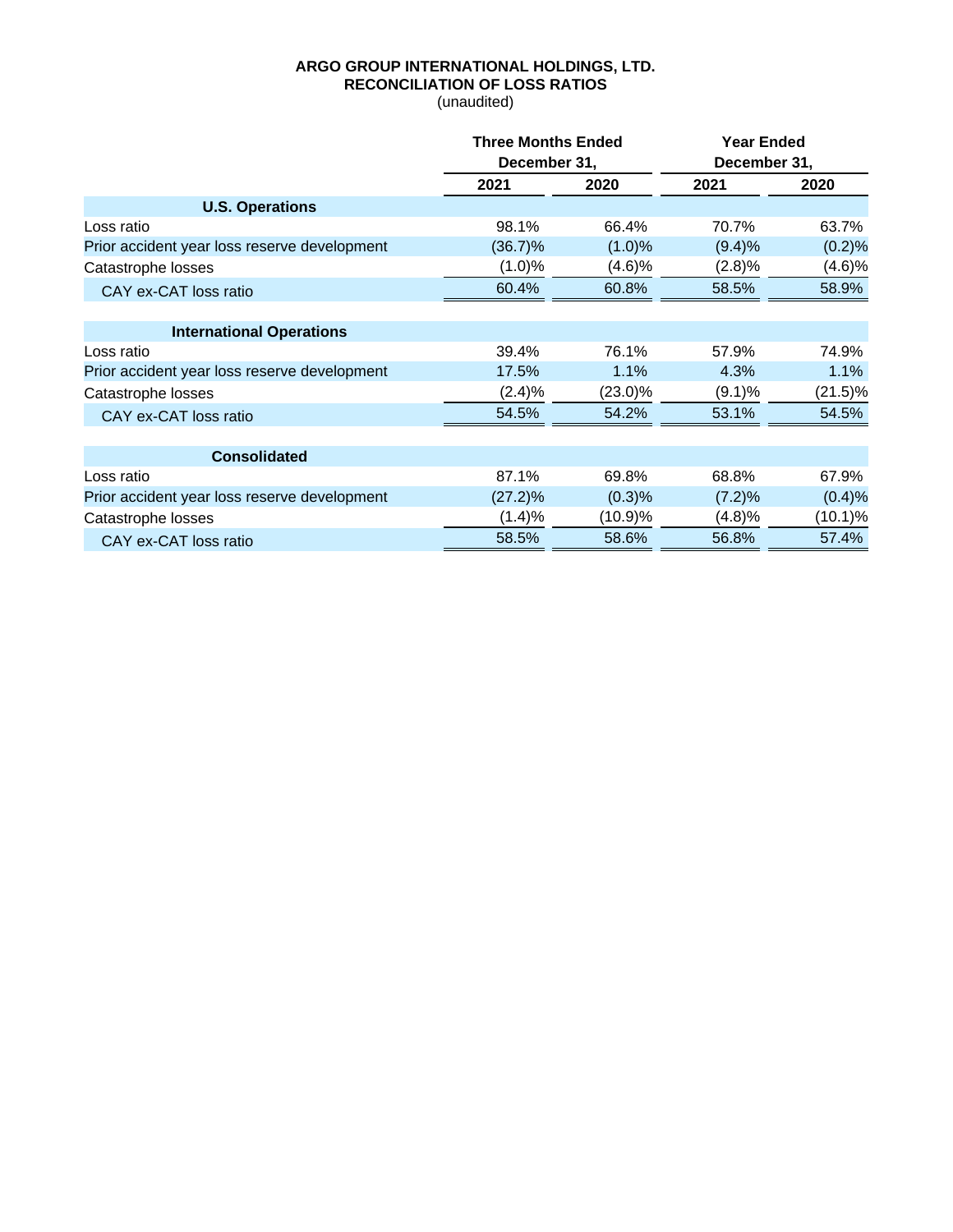**NET PRIOR-YEAR RESERVE DEVELOPMENT & CATASTROPHE LOSSES BY SEGMENT**

|                                           |                | <b>Three Months Ended</b><br>December 31, |                |       |                           | <b>Year Ended</b><br>December 31, |               |       |  |
|-------------------------------------------|----------------|-------------------------------------------|----------------|-------|---------------------------|-----------------------------------|---------------|-------|--|
|                                           |                | 2021                                      |                | 2020  |                           | 2021                              |               | 2020  |  |
| <b>Net Prior-Year Reserve Development</b> |                |                                           |                |       |                           |                                   |               |       |  |
| (Favorable)/Unfavorable                   |                |                                           |                |       |                           |                                   |               |       |  |
| <b>U.S. Operations</b>                    | $\mathfrak{S}$ | 121.6                                     | $\mathcal{S}$  | 2.9   | $\mathcal{F}$             | 120.9                             | \$            | 2.4   |  |
| <b>International Operations</b>           |                | (27.0)                                    |                | (1.7) |                           | (26.9)                            |               | (6.2) |  |
| <b>Run-off Lines</b>                      |                | 37.7                                      |                | 0.4   |                           | 44.3                              |               | 11.5  |  |
| Total net prior-year reserve development  | \$             | 132.3                                     | \$             | 1.6   | \$                        | 138.3                             | \$            | 7.7   |  |
|                                           |                | <b>Three Months Ended</b>                 |                |       |                           | <b>Year Ended</b>                 |               |       |  |
|                                           |                | December 31,                              |                |       |                           | December 31,                      |               |       |  |
|                                           |                | 2021                                      |                | 2020  |                           | 2021                              |               | 2020  |  |
| <b>Catastrophe &amp; COVID-19 Losses</b>  |                |                                           |                |       |                           |                                   |               |       |  |
| Catastrophe losses                        |                |                                           |                |       |                           |                                   |               |       |  |
| <b>U.S. Operations</b>                    | \$             | 3.2                                       | $\sqrt[6]{3}$  | 13.9  | $\mathfrak{S}$            | 36.1                              | $\mathcal{S}$ | 49.7  |  |
| <b>International Operations</b>           |                | 3.2                                       |                | 24.4  |                           | 44.2                              |               | 56.3  |  |
| Total catastrophe losses                  |                | 6.4                                       |                | 38.3  |                           | 80.3                              |               | 106.0 |  |
| COVID-19 losses                           |                |                                           |                |       |                           |                                   |               |       |  |
| U.S. Operations                           |                |                                           |                |       |                           |                                   |               | 6.5   |  |
| <b>International Operations</b>           |                | 0.4                                       |                | 12.7  |                           | 12.4                              |               | 66.7  |  |
| Total COVID-19 losses                     |                | 0.4                                       |                | 12.7  |                           | 12.4                              |               | 73.2  |  |
|                                           |                |                                           |                |       |                           |                                   |               |       |  |
| Catastrophe & COVID-19 losses             |                |                                           |                |       |                           |                                   |               |       |  |
| <b>U.S. Operations</b>                    |                | 3.2                                       |                | 13.9  |                           | 36.1                              |               | 56.2  |  |
| <b>International Operations</b>           |                | 3.6                                       |                | 37.1  |                           | 56.6                              |               | 123.0 |  |
| Total catastrophe & COVID-19 losses       | \$             | 6.8                                       | $\mathfrak{F}$ | 51.0  | $\boldsymbol{\mathsf{S}}$ | 92.7                              | $\frac{1}{2}$ | 179.2 |  |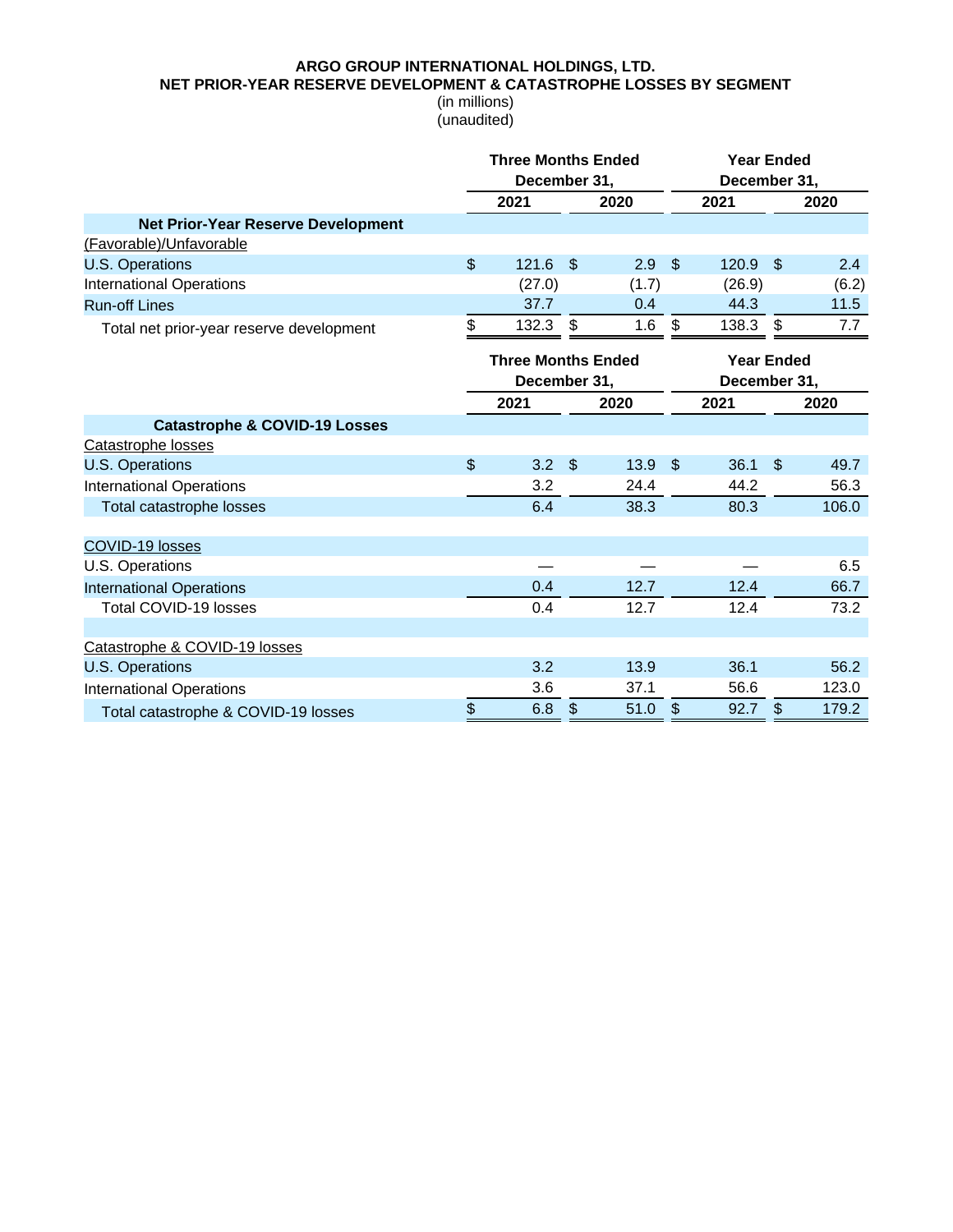## **ARGO GROUP INTERNATIONAL HOLDINGS, LTD. RECONCILIATION OF UNDERWRITING INCOME (LOSS) TO NET INCOME (LOSS) CONSOLIDATED**

|                                          | <b>Three Months Ended</b><br>December 31, |              |  |            |     | <b>Year Ended</b><br>December 31, |  |         |
|------------------------------------------|-------------------------------------------|--------------|--|------------|-----|-----------------------------------|--|---------|
|                                          |                                           | 2021         |  | 2020       |     | 2021                              |  | 2020    |
| Net income (loss)                        | \$.                                       | $(116.2)$ \$ |  | $(0.9)$ \$ |     | 5.8 <sup>5</sup>                  |  | (54.1)  |
| Add (deduct):                            |                                           |              |  |            |     |                                   |  |         |
| Income tax provision (benefit)           |                                           | (16.0)       |  | 0.8        |     | 0.1                               |  | 7.7     |
| Net investment income                    |                                           | (44.4)       |  | (33.7)     |     | (187.6)                           |  | (112.7) |
| Net realized investment (gains) losses   |                                           | (0.7)        |  | (20.4)     |     | (33.2)                            |  | 3.6     |
| Interest expense                         |                                           | 5.3          |  | 5.2        |     | 21.6                              |  | 26.9    |
| Fee and other (income) expense, net      |                                           | (0.2)        |  | (1.2)      |     | (2.0)                             |  | (3.9)   |
| Foreign currency exchange (gains) losses |                                           | (2.8)        |  | 1.8        |     | 1.6                               |  | 15.4    |
| Non-operating expenses                   |                                           | 22.8         |  | 11.3       |     | 43.7                              |  | 21.1    |
| Impairment of goodwill and intangibles   |                                           | 43.2         |  |            |     | 43.2                              |  |         |
| Underwriting income (loss)               |                                           | $(109.0)$ \$ |  | (37.1)     | -\$ | $(106.8)$ \$                      |  | (96.0)  |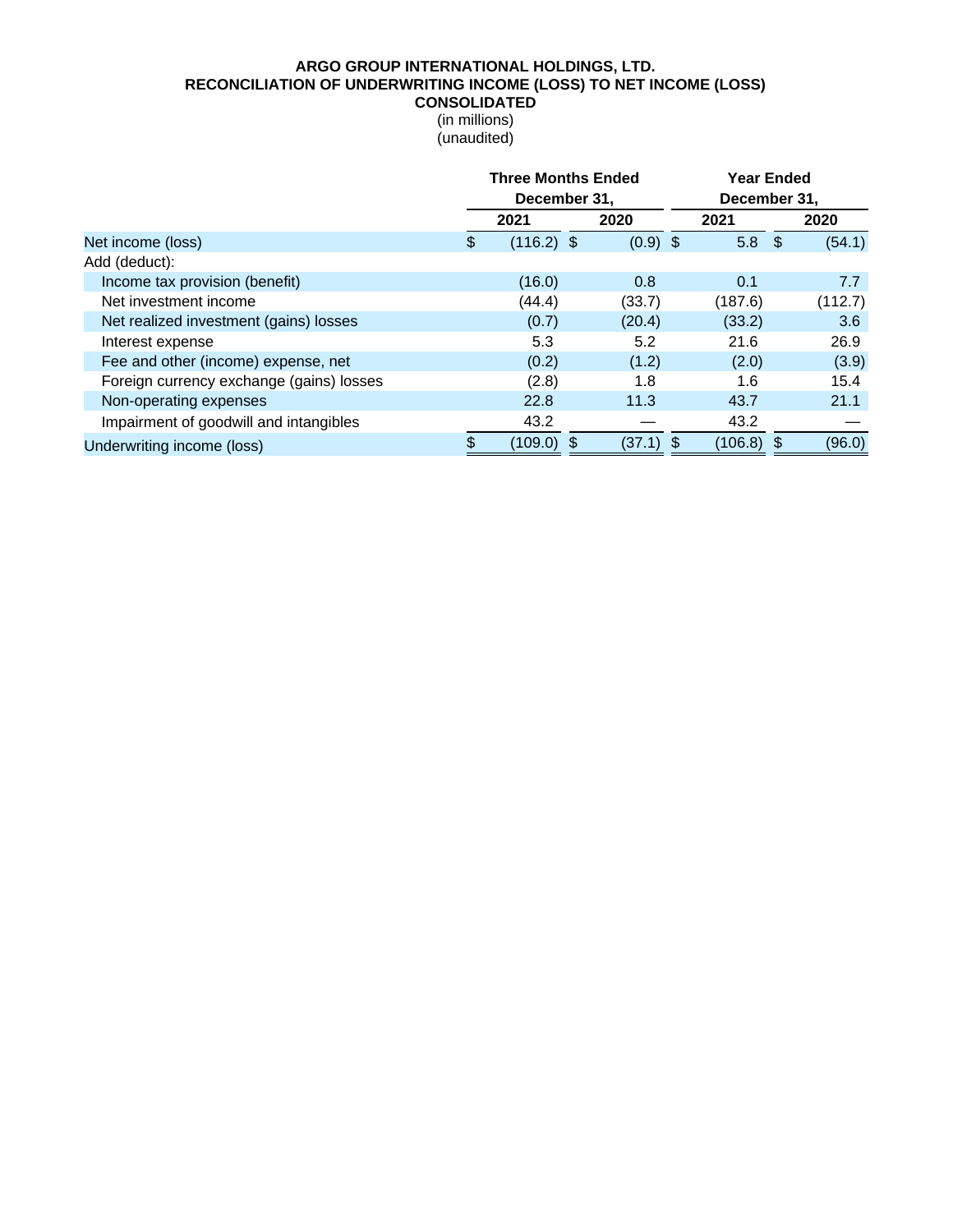#### **ARGO GROUP INTERNATIONAL HOLDINGS, LTD. RECONCILIATION OF OPERATING INCOME (LOSS) TO NET INCOME (LOSS) CONSOLIDATED**

#### (in millions, except per share amounts) (unaudited)

|                                                                | <b>Three Months Ended</b><br>December 31, |              |  |             | <b>Year Ended</b><br>December 31, |    |        |  |
|----------------------------------------------------------------|-------------------------------------------|--------------|--|-------------|-----------------------------------|----|--------|--|
|                                                                |                                           | 2021         |  | 2020        | 2021                              |    | 2020   |  |
| Net income (loss), as reported                                 | $\mathcal{S}$                             | $(116.2)$ \$ |  | $(0.9)$ \$  | 5.8 <sup>°</sup>                  |    | (54.1) |  |
| Income tax provision (benefit)                                 |                                           | (16.0)       |  | 0.8         | 0.1                               |    | 7.7    |  |
| Net income (loss), before taxes                                |                                           | (132.2)      |  | (0.1)       | 5.9                               |    | (46.4) |  |
| Add (deduct):                                                  |                                           |              |  |             |                                   |    |        |  |
| Net realized investment (gains) losses                         |                                           | (0.7)        |  | (20.4)      | (33.2)                            |    | 3.6    |  |
| Foreign currency exchange (gains) losses                       |                                           | (2.8)        |  | 1.8         | 1.6                               |    | 15.4   |  |
| Non-operating expenses                                         |                                           | 22.8         |  | 11.3        | 43.7                              |    | 21.1   |  |
| Impairment of goodwill and intangibles                         |                                           | 43.2         |  |             | 43.2                              |    |        |  |
| Operating income before taxes and preferred share<br>dividends |                                           | (69.7)       |  | (7.4)       | 61.2                              |    | (6.3)  |  |
| Income tax provision, at assumed rate $(1)$                    |                                           | (10.5)       |  | (1.1)       | 9.2                               |    | (0.9)  |  |
| Preferred share dividends                                      |                                           | 2.6          |  | 2.6         | 10.5                              |    | 4.6    |  |
| Operating income (loss)                                        |                                           | $(61.8)$ \$  |  | $(8.9)$ \$  | 41.5                              | \$ | (10.0) |  |
|                                                                |                                           |              |  |             |                                   |    |        |  |
| Operating income (loss) per common share (diluted)             |                                           | $(1.77)$ \$  |  | $(0.26)$ \$ | 1.19                              | \$ | (0.29) |  |
|                                                                |                                           |              |  |             |                                   |    |        |  |
| Weighted average common shares, diluted                        |                                           | 34.9         |  | 34.7        | 34.8                              |    | 34.6   |  |

 $(1)$  For the purpose of calculating Operating Income, an assumed tax rate of 15% was used for all periods presented.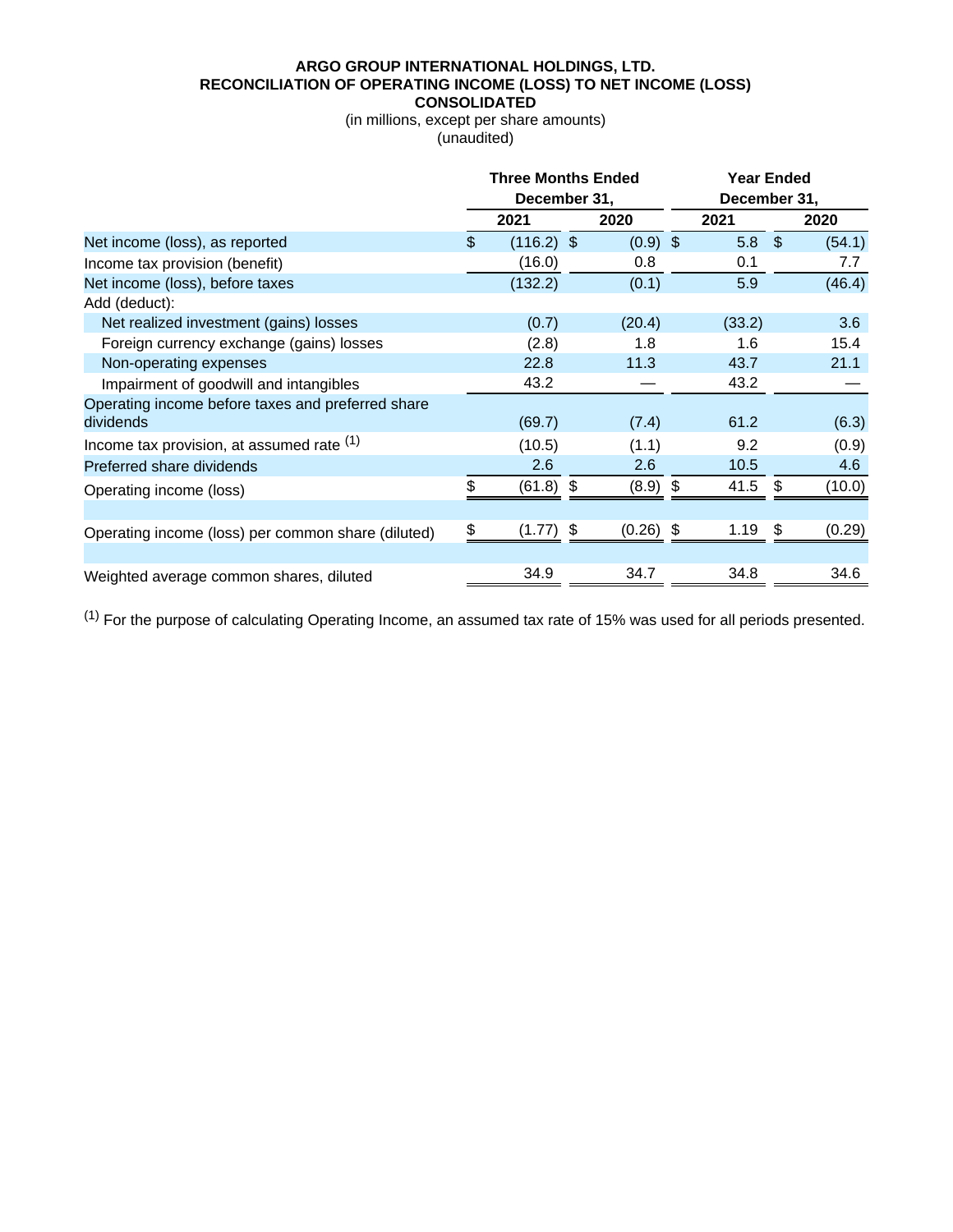## **RECONCILIATION OF PRE-TAX OPERATING INCOME (LOSS) BY SEGMENT TO NET INCOME (LOSS)**

|                                                   | <b>Three Months Ended</b><br>December 31, |  |            |  | <b>Year Ended</b><br>December 31, |    |        |  |
|---------------------------------------------------|-------------------------------------------|--|------------|--|-----------------------------------|----|--------|--|
|                                                   | 2021                                      |  | 2020       |  | 2021                              |    | 2020   |  |
| Operating income (loss) before income taxes:      |                                           |  |            |  |                                   |    |        |  |
| U.S. Operations                                   | \$<br>$(70.5)$ \$                         |  | $23.7$ \$  |  | 61.1                              | \$ | 113.1  |  |
| <b>International Operations</b>                   | 47.5                                      |  | (21.0)     |  | 64.1                              |    | (75.3) |  |
| <b>Run-off Lines</b>                              | (37.0)                                    |  | 0.7        |  | (41.5)                            |    | (9.6)  |  |
| Corporate and Other                               | (9.7)                                     |  | (10.8)     |  | (22.5)                            |    | (34.5) |  |
| Total operating income (loss) before income taxes | (69.7)                                    |  | (7.4)      |  | 61.2                              |    | (6.3)  |  |
| Net realized investment gains (losses)            | 0.7                                       |  | 20.4       |  | 33.2                              |    | (3.6)  |  |
| Foreign currency exchange (losses) gains          | 2.8                                       |  | (1.8)      |  | (1.6)                             |    | (15.4) |  |
| Non-operating expenses                            | (22.8)                                    |  | (11.3)     |  | (43.7)                            |    | (21.1) |  |
| Impairment of goodwill and intangibles            | (43.2)                                    |  |            |  | (43.2)                            |    |        |  |
| Income (loss) before income taxes                 | (132.2)                                   |  | (0.1)      |  | 5.9                               |    | (46.4) |  |
| Income tax provision (benefit)                    | (16.0)                                    |  | 0.8        |  | 0.1                               |    | 7.7    |  |
| Net income (loss)                                 | $(116.2)$ \$                              |  | $(0.9)$ \$ |  | 5.8                               | -S | (54.1) |  |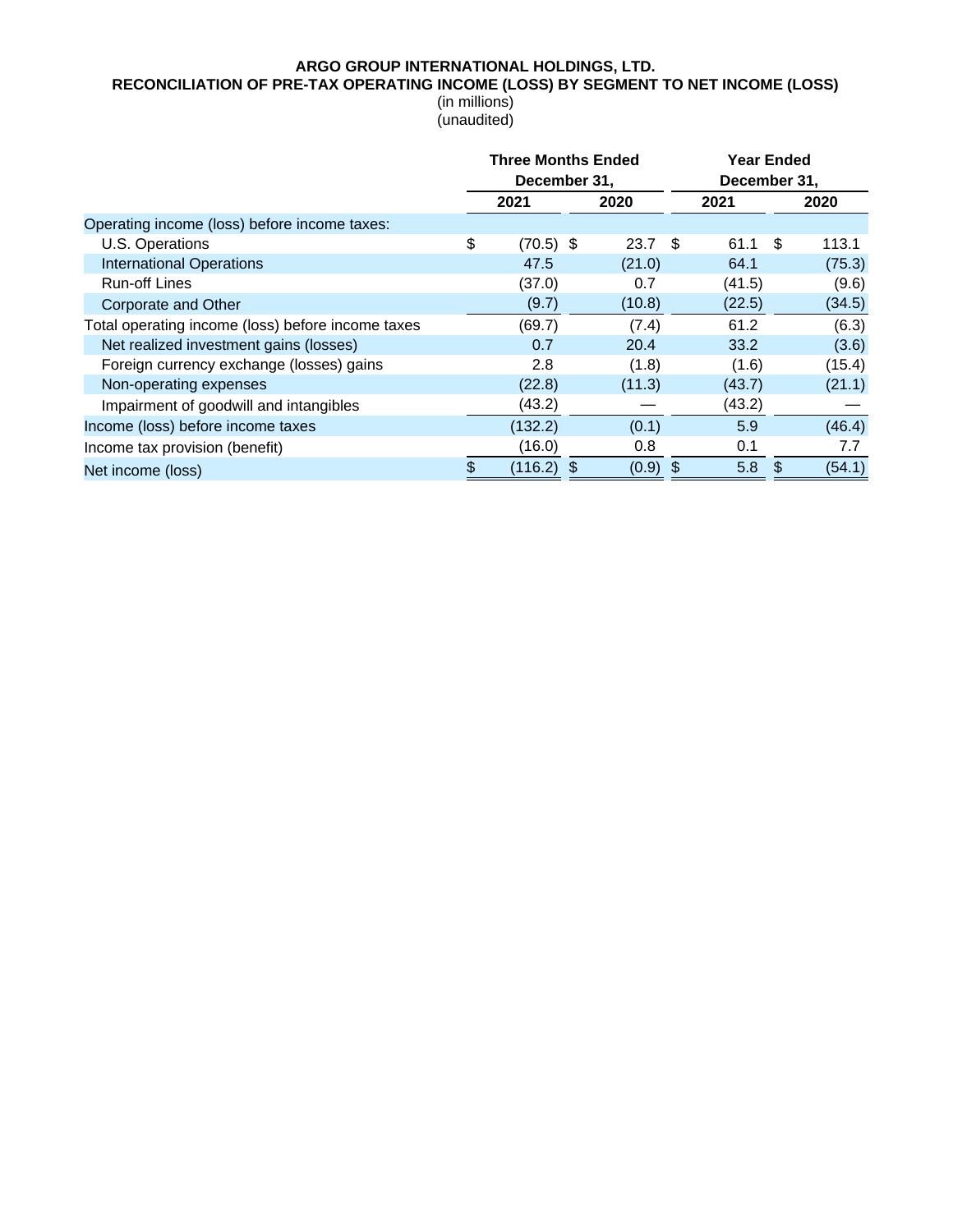#### **ARGO GROUP INTERNATIONAL HOLDINGS, LTD. PREMIUMS BY SEGMENT AND LINE OF BUSINESS**

(in millions) (unaudited)

| <b>U.S. Operations</b> |   |                         | Three months ended December 31, 2021 |                       | Three months ended December 31, 2020 |                             |  |                         |  |                       |  |                             |
|------------------------|---|-------------------------|--------------------------------------|-----------------------|--------------------------------------|-----------------------------|--|-------------------------|--|-----------------------|--|-----------------------------|
|                        |   | <b>Gross</b><br>Written |                                      | <b>Net</b><br>Written |                                      | <b>Net</b><br><b>Earned</b> |  | <b>Gross</b><br>Written |  | <b>Net</b><br>Written |  | <b>Net</b><br><b>Earned</b> |
| Property               | S | 49.8 <sup>5</sup>       |                                      | 30.9 <sup>5</sup>     |                                      | $33.4 \text{ } $$           |  | $62.5$ \$               |  | $35.5 \text{ }$ \$    |  | 38.2                        |
| Liability              |   | 255.8                   |                                      | 154.4                 |                                      | 171.6                       |  | 256.2                   |  | 151.2                 |  | 166.8                       |
| Professional           |   | 142.1                   |                                      | 93.5                  |                                      | 87.4                        |  | 125.6                   |  | 78.7                  |  | 67.5                        |
| Specialty              |   | 56.8                    |                                      | 40.8                  |                                      | 38.9                        |  | 51.4                    |  | 35.4                  |  | 32.3                        |
| Total                  |   | $504.5$ \$              |                                      | $319.6$ \$            |                                      | 331.3 \$                    |  | 495.7 \$                |  | 300.8~\$              |  | 304.8                       |

|              | Year ended December 31, 2021 |  |                       |  |                      |  | Year ended December 31, 2020 |  |                       |  |                             |  |  |
|--------------|------------------------------|--|-----------------------|--|----------------------|--|------------------------------|--|-----------------------|--|-----------------------------|--|--|
|              | <b>Gross</b><br>Written      |  | <b>Net</b><br>Written |  | <b>Net</b><br>Earned |  | <b>Gross</b><br>Written      |  | <b>Net</b><br>Written |  | <b>Net</b><br><b>Earned</b> |  |  |
| Property     | \$<br>$253.0$ \$             |  | $139.5$ \$            |  | 149.9 \$             |  | $300.0 \text{ }$ \$          |  | $160.0 \text{ }$ \$   |  | 155.5                       |  |  |
| Liability    | 1.093.6                      |  | 669.1                 |  | 672.8                |  | 1,060.6                      |  | 657.0                 |  | 674.2                       |  |  |
| Professional | 504.1                        |  | 336.2                 |  | 315.1                |  | 438.3                        |  | 272.5                 |  | 244.9                       |  |  |
| Specialty    | 218.7                        |  | 160.0                 |  | 145.9                |  | 195.9                        |  | 133.5                 |  | 133.0                       |  |  |
| Total        | $2,069.4$ \$                 |  | $1,304.8$ \$          |  | $1,283.7$ \$         |  | 1,994.8 \$                   |  | $1,223.0$ \$          |  | 1,207.6                     |  |  |

**International**

| <b>Operations</b> |                          | Three months ended December 31, 2021 |  | Three months ended December 31, 2020 |  |                         |  |                       |  |                             |
|-------------------|--------------------------|--------------------------------------|--|--------------------------------------|--|-------------------------|--|-----------------------|--|-----------------------------|
|                   | Gross<br>Written         | <b>Net</b><br>Written                |  | <b>Net</b><br><b>Earned</b>          |  | <b>Gross</b><br>Written |  | <b>Net</b><br>Written |  | <b>Net</b><br><b>Earned</b> |
| Property          | \$<br>47.3~ <sup>°</sup> | 27.0~\$                              |  | $28.2 \text{ }$ \$                   |  | 48.6~\$                 |  | $30.2 \text{ }$ \$    |  | 42.0                        |
| Liability         | 64.8                     | 39.5                                 |  | 31.5                                 |  | 55.4                    |  | 26.2                  |  | 28.5                        |
| Professional      | 57.3                     | 40.7                                 |  | 35.0                                 |  | 53.3                    |  | 42.3                  |  | 32.5                        |
| Specialty         | 59.7                     | 52.0                                 |  | 60.0                                 |  | 64.5                    |  | 40.0                  |  | 58.7                        |
| Total             | $229.1$ \$               | $159.2$ \$                           |  | 154.7 \$                             |  | $221.8$ \$              |  | $138.7$ \$            |  | 161.7                       |

|              | Year ended December 31, 2021 |  |                       |  |                             | Year ended December 31, 2020 |                         |  |                       |  |                             |  |
|--------------|------------------------------|--|-----------------------|--|-----------------------------|------------------------------|-------------------------|--|-----------------------|--|-----------------------------|--|
|              | <b>Gross</b><br>Written      |  | <b>Net</b><br>Written |  | <b>Net</b><br><b>Earned</b> |                              | <b>Gross</b><br>Written |  | <b>Net</b><br>Written |  | <b>Net</b><br><b>Earned</b> |  |
| Property     | \$<br>$295.1$ \$             |  | 120.5~\$              |  | $132.4 \text{ } $$          |                              | $465.1$ \$              |  | $159.1$ \$            |  | 157.6                       |  |
| Liability    | 256.8                        |  | 147.3                 |  | 130.7                       |                              | 241.2                   |  | 107.9                 |  | 101.5                       |  |
| Professional | 226.0                        |  | 160.7                 |  | 148.3                       |                              | 210.0                   |  | 130.3                 |  | 120.5                       |  |
| Specialty    | 333.1                        |  | 243.2                 |  | 214.4                       |                              | 321.7                   |  | 189.3                 |  | 192.9                       |  |
| Total        | $1,111.0$ \$                 |  | 671.7 \$              |  | 625.8 \$                    |                              | $1,238.0$ \$            |  | 586.6 \$              |  | 572.5                       |  |

| <b>Consolidated</b> | Three months ended December 31, 2021 |                         |  |                       |  |                      |  | Three months ended December 31, 2020 |  |                       |  |                             |  |
|---------------------|--------------------------------------|-------------------------|--|-----------------------|--|----------------------|--|--------------------------------------|--|-----------------------|--|-----------------------------|--|
|                     |                                      | <b>Gross</b><br>Written |  | <b>Net</b><br>Written |  | <b>Net</b><br>Earned |  | Gross<br>Written                     |  | <b>Net</b><br>Written |  | <b>Net</b><br><b>Earned</b> |  |
| Property            | S                                    | $97.1$ \$               |  | 57.9 <sup>5</sup>     |  | 61.6 \$              |  | $111.1$ \$                           |  | 65.7 \$               |  | 80.2                        |  |
| Liability           |                                      | 320.9                   |  | 194.0                 |  | 203.3                |  | 311.7                                |  | 177.5                 |  | 195.4                       |  |
| Professional        |                                      | 199.4                   |  | 134.2                 |  | 122.4                |  | 178.9                                |  | 121.0                 |  | 100.0                       |  |
| Specialty           |                                      | 116.4                   |  | 92.9                  |  | 98.9                 |  | 115.9                                |  | 75.4                  |  | 91.0                        |  |
| Total               | \$.                                  | 733.8 \$                |  | 479.0 \$              |  | 486.2 \$             |  | 717.6 \$                             |  | 439.6 \$              |  | 466.6                       |  |

|           | Year ended December 31, 2021 |  |                       |  |                      | Year ended December 31, 2020 |                  |  |                       |  |                      |  |
|-----------|------------------------------|--|-----------------------|--|----------------------|------------------------------|------------------|--|-----------------------|--|----------------------|--|
|           | Gross<br>Written             |  | <b>Net</b><br>Written |  | <b>Net</b><br>Earned |                              | Gross<br>Written |  | <b>Net</b><br>Written |  | <b>Net</b><br>Earned |  |
| Property  | $548.1$ \$                   |  | $260.0 \text{ }$ \$   |  | $282.3$ \$           |                              | 765.1 \$         |  | $319.1$ \$            |  | 313.1                |  |
| Liability | 1.351.3                      |  | 817.1                 |  | 804.1                |                              | 1.302.3          |  | 765.4                 |  | 776.1                |  |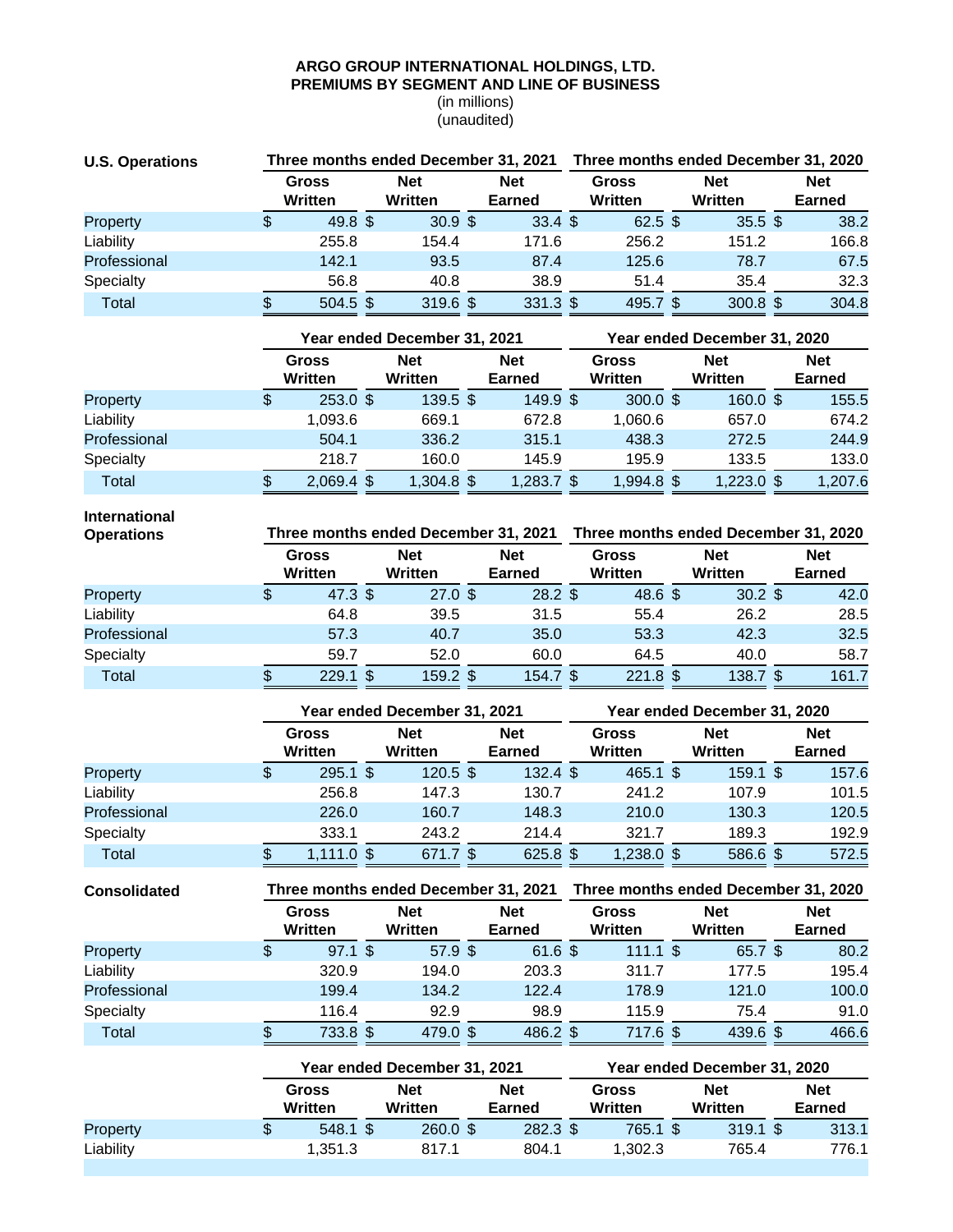| Professional | 730.1        | 496.9        | 463.4        | 648.3        | 402.8        | 365.4   |
|--------------|--------------|--------------|--------------|--------------|--------------|---------|
| Specialty    | 551.7        | 403.3        | 360.3        | 517.6        | 322.8        | 325.9   |
| Total        | $3.181.2$ \$ | $1.977.3$ \$ | $1,910.1$ \$ | $3,233.3$ \$ | $1.810.1$ \$ | 1.780.5 |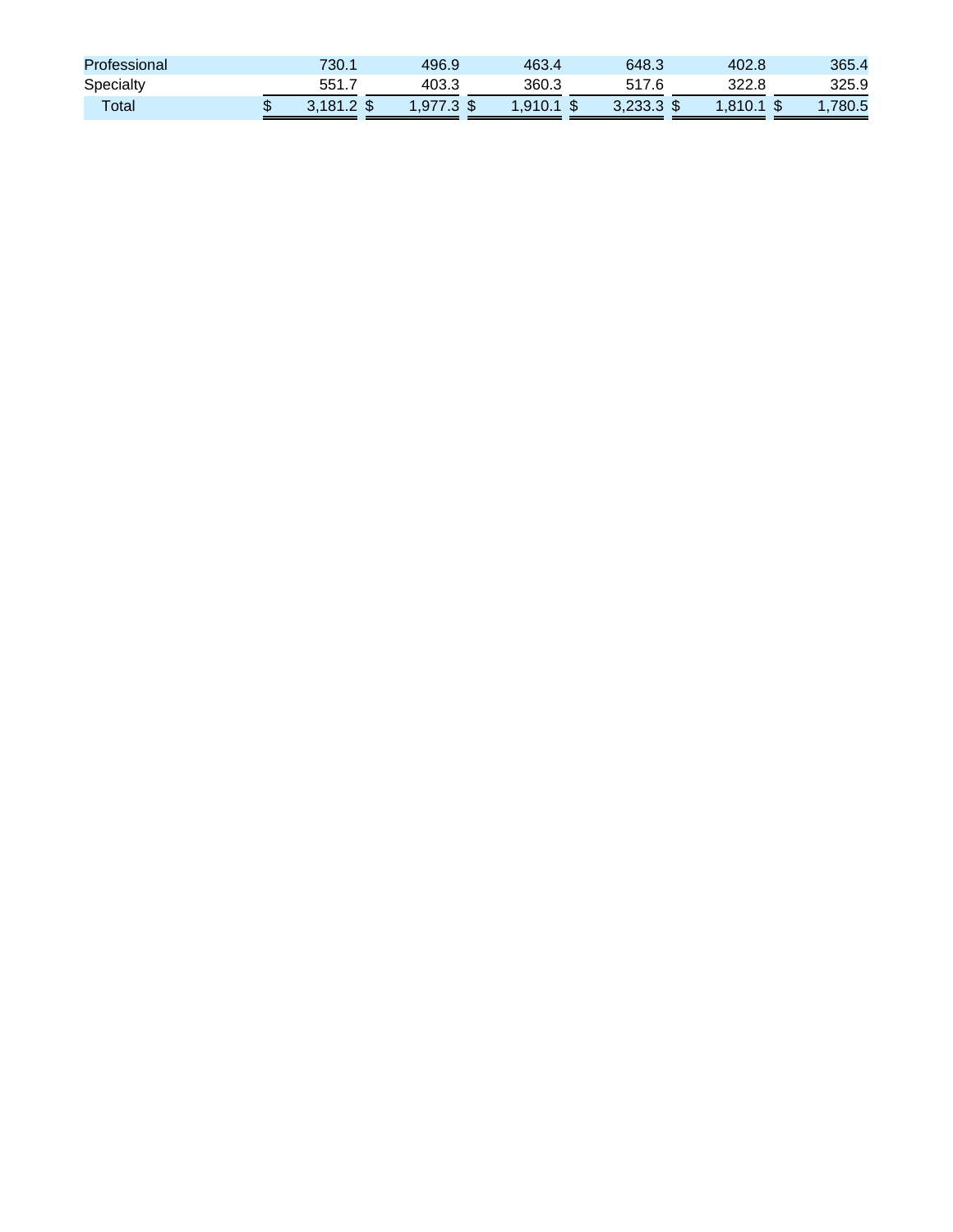#### **ARGO GROUP INTERNATIONAL HOLDINGS, LTD. COMPONENTS OF NET INVESTMENT INCOME & NET REALIZED INVESTMENT GAINS (LOSSES) CONSOLIDATED**

|                                                         | <b>Three Months Ended</b> |    | <b>Year Ended</b><br>December 31, |                   |        |              |        |  |
|---------------------------------------------------------|---------------------------|----|-----------------------------------|-------------------|--------|--------------|--------|--|
|                                                         | December 31,              |    |                                   |                   |        |              |        |  |
|                                                         | 2021                      |    | 2020                              |                   | 2021   |              | 2020   |  |
| <b>Net Investment Income</b>                            |                           |    |                                   |                   |        |              |        |  |
| Net investment income, excluding alternative            |                           |    |                                   |                   |        |              |        |  |
| investments                                             | \$<br>23.7 <sup>5</sup>   |    | $23.6$ \$                         |                   | 92.1   | - \$         | 104.1  |  |
| Alternative investments                                 | 20.7                      |    | 10.1                              |                   | 95.5   |              | 8.6    |  |
| Total net investment income                             | \$<br>44.4                | \$ | 33.7                              | \$                | 187.6  | \$           | 112.7  |  |
|                                                         | <b>Three Months Ended</b> |    |                                   | <b>Year Ended</b> |        |              |        |  |
|                                                         | December 31,              |    |                                   |                   |        | December 31, |        |  |
|                                                         | 2021                      |    | 2020                              |                   | 2021   |              | 2020   |  |
| <b>Net Realized Investment Gains (Losses)</b>           |                           |    |                                   |                   |        |              |        |  |
| Net realized investment (losses) gains                  | \$<br>69.2                | \$ | 2.7                               | \$                | 82.9   | -\$          | 3.6    |  |
| Change in fair value recognized                         | (64.9)                    |    | 24.0                              |                   | (34.1) |              | 10.3   |  |
| Change in allowance for credit losses on fixed maturity |                           |    |                                   |                   |        |              |        |  |
| securities                                              | 2.1                       |    | 3.1                               |                   | 0.6    |              | (39.9) |  |
| Loss on disposal of Reinsurance liabilities             |                           |    | (9.4)                             |                   |        |              | (9.4)  |  |
| Gain (loss) on sale of Trident assets                   |                           |    |                                   |                   | (10.5) |              | 31.8   |  |
| Loss on sale of Argo Seguros Brazil                     | \$<br>$(5.7)$ \$          |    |                                   | \$                | (5.7)  | \$           |        |  |
| Total net realized investments gains (losses)           | \$<br>0.7                 | \$ | 20.4                              | \$                | 33.2   | \$           | (3.6)  |  |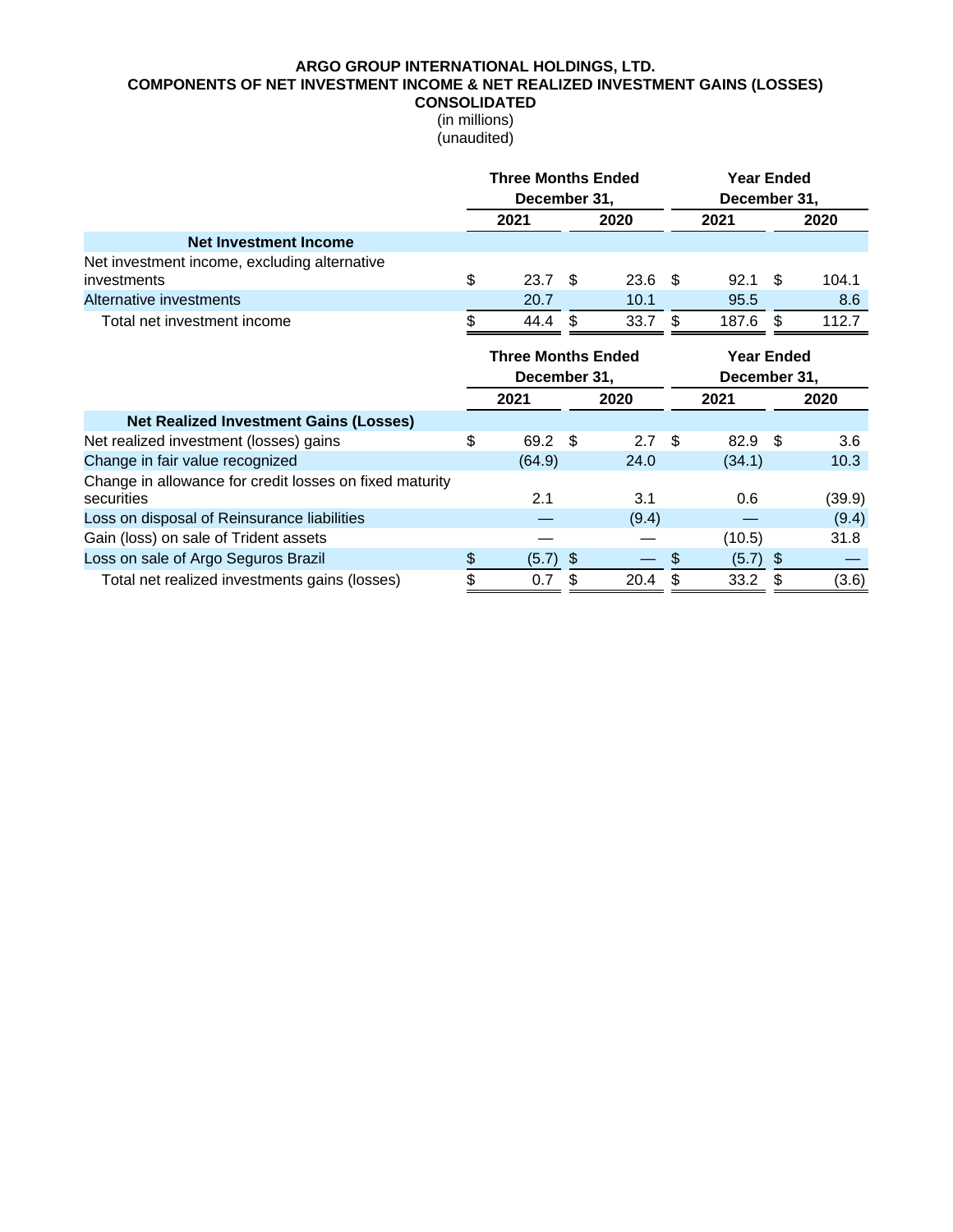## **ARGO GROUP INTERNATIONAL HOLDINGS, LTD. COMPONENTS OF INVESTMENT PORTFOLIO CONSOLIDATED**

|                                             | <b>December</b><br>31,<br>2021 | <b>December</b><br>31,<br>2020 |
|---------------------------------------------|--------------------------------|--------------------------------|
| U.S. Governments and government agencies    | $\mathfrak{L}$<br>425.0 \$     | 399.8                          |
| States and political subdivisions           | 171.4                          | 170.4                          |
| Foreign governments                         | 232.8                          | 294.8                          |
| Corporate - Financial                       | 986.9                          | 917.8                          |
| Corporate - Industrial                      | 850.6                          | 826.6                          |
| Corporate - Utilities                       | 145.7                          | 237.4                          |
| Asset-backed securities                     | 173.6                          | 122.8                          |
| Collateralized loan obligations             | 336.2                          | 289.6                          |
| Mortgage-backed securities - Agency         | 457.2                          | 453.4                          |
| Mortgage-backed securities - Commercial     | 418.7                          | 339.7                          |
| Mortgage-backed securities - Residential    | 25.3                           | 54.8                           |
| Total fixed maturities                      | 4,223.4                        | 4,107.1                        |
| Common stocks                               | 55.6                           | 175.1                          |
| Preferred stocks                            | 0.7                            | 1.6                            |
| Total equity securities available for sale  | 56.3                           | 176.7                          |
| Private equity                              | 248.9                          | 211.4                          |
| Hedge fund                                  | 58.6                           | 111.2                          |
| Overseas deposits                           | 74.9                           | 102.1                          |
| Other                                       | 4.8                            | 4.7                            |
| Total other investments                     | 387.2                          | 429.4                          |
| Short term investments and cash equivalents | 655.8                          | 542.6                          |
| Cash                                        | 146.0                          | 148.8                          |
| Total cash and invested assets              | \$<br>5,468.7 \$               | 5,404.6                        |

|                                          | <b>December</b><br>31,            | <b>December</b><br>31, |  |
|------------------------------------------|-----------------------------------|------------------------|--|
|                                          | 2021                              | 2020                   |  |
| U.S. Governments and government agencies | $\boldsymbol{\theta}$<br>882.2 \$ | 853.2                  |  |
| AAA                                      | 788.6                             | 899.1                  |  |
| AA                                       | 390.9                             | 382.0                  |  |
| A                                        | 894.2                             | 869.9                  |  |
| <b>BBB</b>                               | 820.5                             | 739.4                  |  |
| <b>BB</b>                                | 174.2                             | 209.5                  |  |
| B                                        | 71.3                              | 77.9                   |  |
| Lower than B                             | 22.5                              | 24.8                   |  |
| Not rated                                | 179.0                             | 51.3                   |  |
| <b>Total fixed maturities</b>            | $4,223.4$ \$<br>\$                | 4,107.1                |  |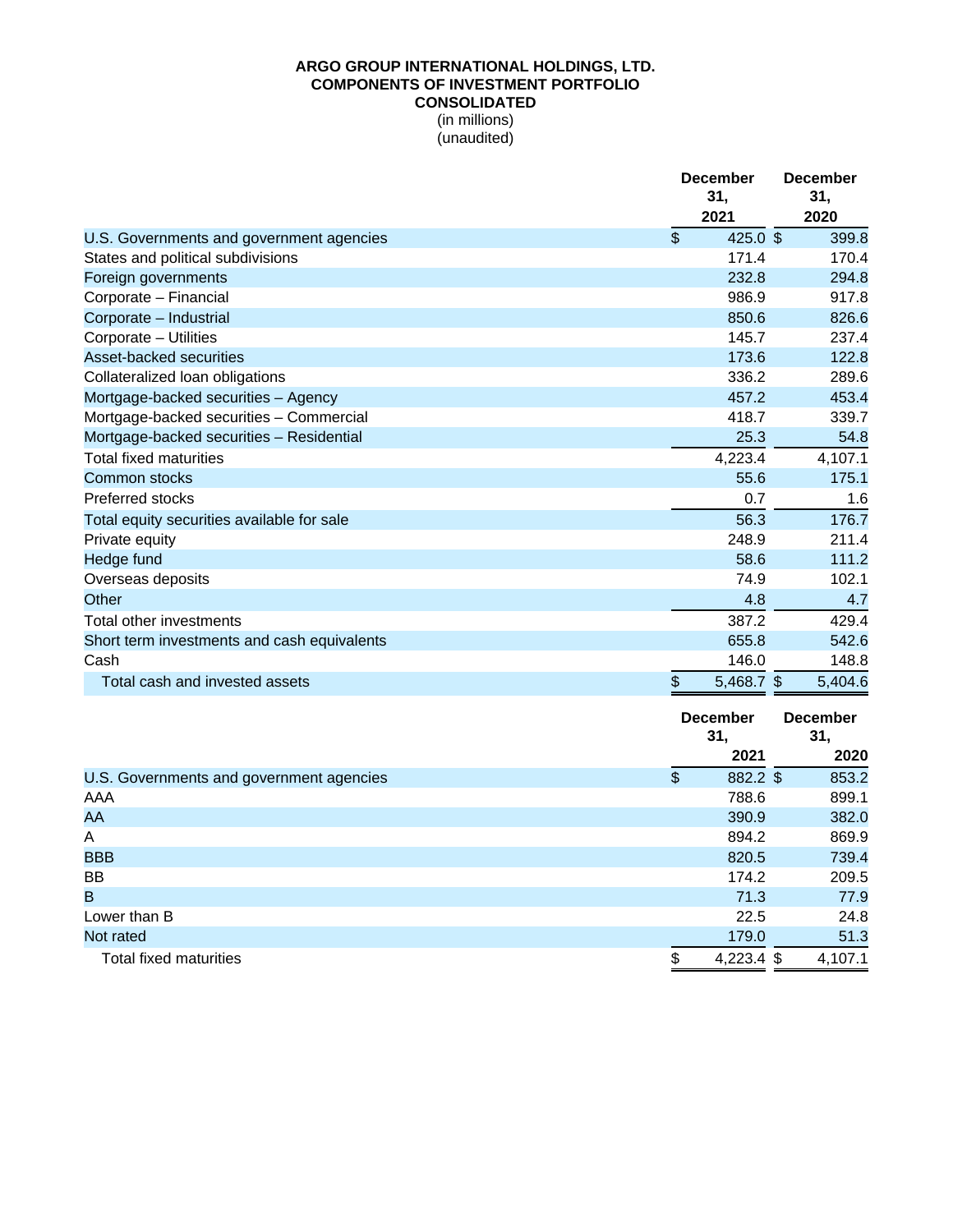## **SHAREHOLDER RETURN ANALYSIS**

(in millions, except per share data) (unaudited)

|                                                                                   | <b>Three Months Ended</b> |               |               | <b>Year Ended</b> |                |         |
|-----------------------------------------------------------------------------------|---------------------------|---------------|---------------|-------------------|----------------|---------|
|                                                                                   | December 31,              |               |               | December 31,      |                |         |
|                                                                                   | 2021                      | 2020          |               | 2021              |                | 2020    |
| Net income (loss) attributable to common<br>shareholders                          | \$<br>(118.8)             | \$<br>(3.5)   | $\frac{1}{2}$ | (4.7)             | $\frac{1}{2}$  | (58.7)  |
| Operating income (loss) <sup>(1)</sup>                                            | (61.8)                    | (8.9)         |               | 41.5              |                | (10.0)  |
|                                                                                   |                           |               |               |                   |                |         |
| Common Shareholders' Equity - Beginning of<br>period                              | \$<br>1,743.6             | \$<br>1,704.7 | \$            | 1,713.8           | \$             | 1,763.7 |
| Common Shareholders' Equity - End of period                                       | 1,590.4                   | 1,713.8       |               | 1,590.4           |                | 1,713.8 |
| Average Common Shareholders' Equity                                               | \$<br>1,667.0             | \$<br>1,709.3 | $\frac{1}{2}$ | 1,652.1           | $\mathfrak{L}$ | 1,738.8 |
| Common shares outstanding - End of period                                         | 34.877                    | 34.694        |               | 34.877            |                | 34.694  |
|                                                                                   |                           |               |               |                   |                |         |
| Book value per common share                                                       | \$<br>45.60               | \$<br>49.40   | \$            | 45.60             | \$             | 49.40   |
| Cash dividends paid per common share during<br>2021                               | 0.31                      |               |               | 1.24              |                |         |
| Book value per common share, December 31,<br>2021 - including cash dividends paid | \$<br>45.91               |               | \$            | 46.84             |                |         |
|                                                                                   |                           |               |               |                   |                |         |
| Book value per common share, prior period (2)                                     | \$<br>50.01               |               | \$            | 49.40             |                |         |
| Change in book value per common share during<br>2021                              | (8.8)%                    |               |               | (7.7)%            |                |         |
| Change in book value per common share including                                   |                           |               |               |                   |                |         |
| cash dividends paid, during 2021 <sup>(2)</sup>                                   | (8.2)%                    |               |               | (5.2)%            |                |         |
| Annualized return on average common                                               |                           |               |               |                   |                |         |
| shareholders' equity                                                              | $(28.5)\%$                | (0.8)%        |               | (0.3)%            |                | (3.4)%  |
| Annualized operating return on average common<br>shareholders' equity             | $(14.8)\%$                | $(2.1)\%$     |               | 2.5%              |                | (0.6)%  |

 $(1)$  For the purpose of calculating Operating Income, an assumed tax rate of 15% was used for all periods presented.

 $(2)$  The percentage change in book value per common share is calculated by including cash dividends of \$0.31 per common share and \$1.24 per common share paid to shareholders during the three months and year ended December 31, 2021, respectively. This adjusted amount (Book value per common share, including dividends) is then compared to the book value per common share as of September 30, 2021 and December 31, 2020, respectively, to determine the change for the three months and year ended December 31, 2021.

## **Contacts**

**Gregory Charpentier**  AVP, Investor Relations and Corporate Finance 978.387.4150 gregory.charpentier@argogroupus.com

**David Snowden**  Senior Vice President, Communications 210.321.2104 david.snowden@argogroupus.com